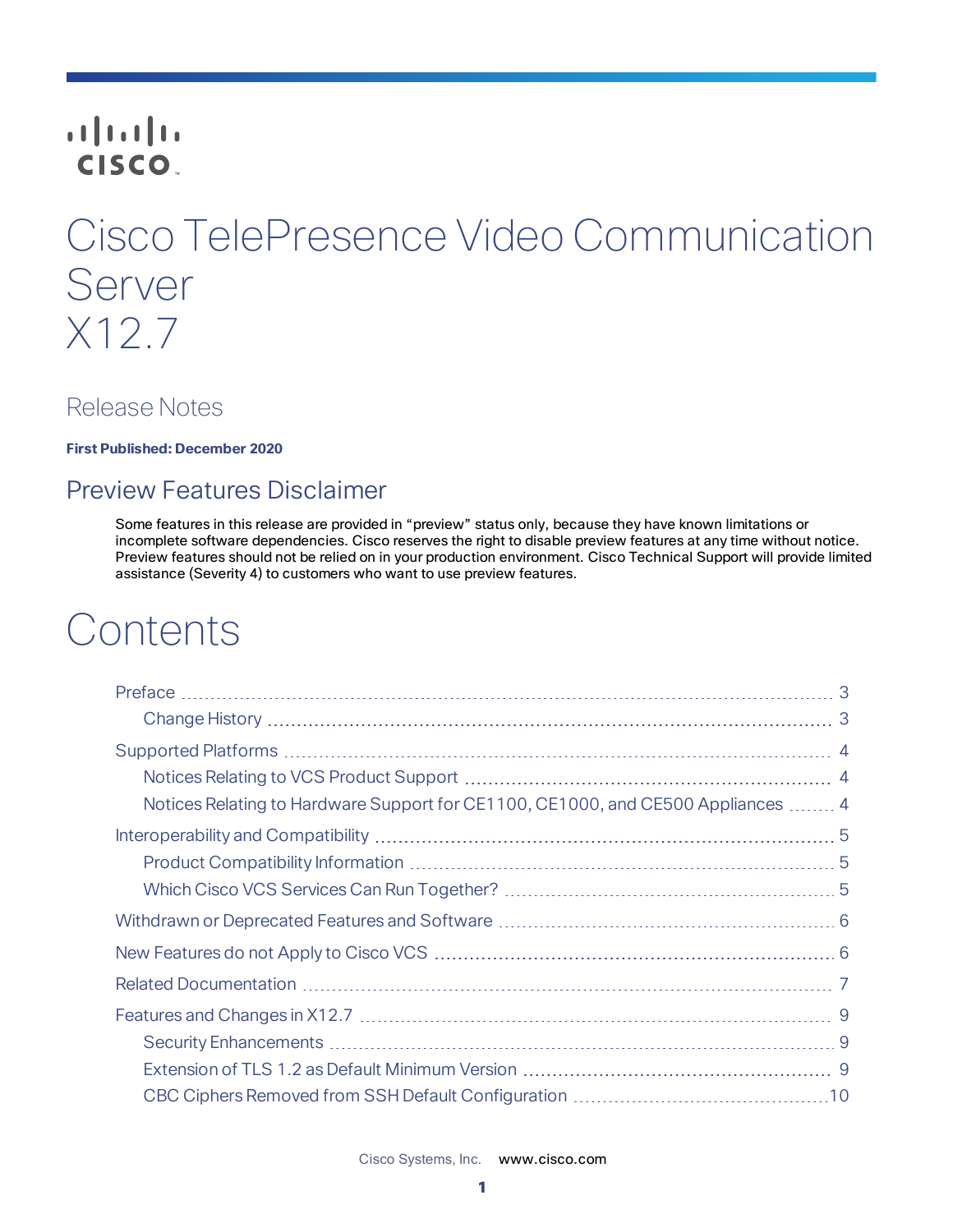| Some Cisco VCS Features are Preview or Have External Dependencies  13      |  |
|----------------------------------------------------------------------------|--|
|                                                                            |  |
|                                                                            |  |
|                                                                            |  |
| Product License Registration - Issue with Converting to Smart Licensing 14 |  |
|                                                                            |  |
|                                                                            |  |
|                                                                            |  |
|                                                                            |  |
|                                                                            |  |
|                                                                            |  |
|                                                                            |  |
|                                                                            |  |
|                                                                            |  |
|                                                                            |  |
| Microsoft Federation with Dual Homed Conferencing-SIP Message Size  16     |  |
| Intradomain Microsoft Interop with Expressway and Cisco Meeting Server 16  |  |
|                                                                            |  |
|                                                                            |  |
|                                                                            |  |
|                                                                            |  |
|                                                                            |  |
|                                                                            |  |
|                                                                            |  |
|                                                                            |  |
|                                                                            |  |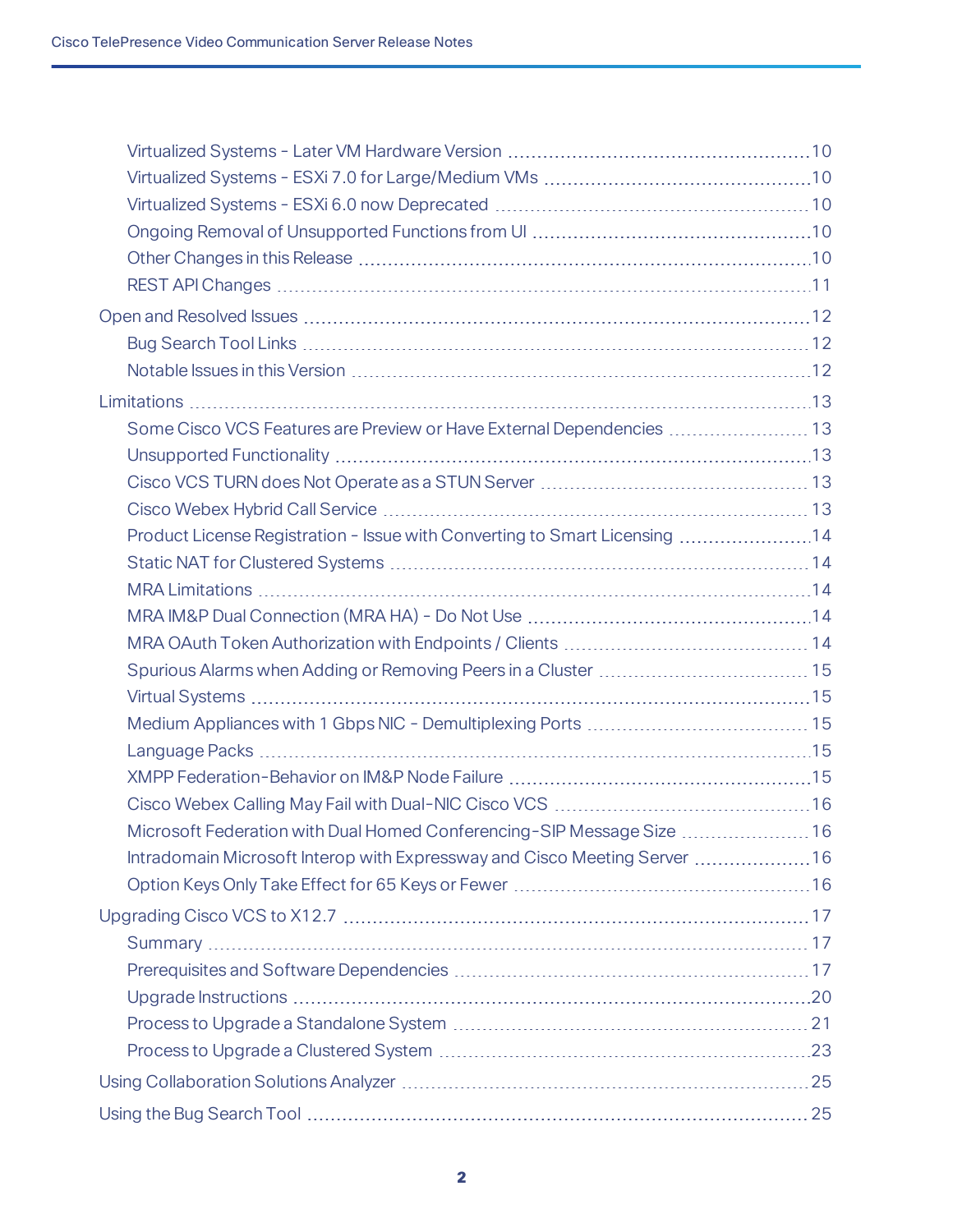#### Preface

# <span id="page-2-0"></span>Preface

# <span id="page-2-1"></span>Change History

#### **Table 1 Release Notes Change History**

| Date             | Change                                                                                                   | Reason                 |
|------------------|----------------------------------------------------------------------------------------------------------|------------------------|
| December 2020    | First publication for X12.7.                                                                             | X <sub>12.7</sub>      |
| August 2020      | Updates for maintenance release.                                                                         | X12.6.2                |
| <b>July 2020</b> | Remove misleading section about issues with<br>software downgrade (which is not<br>supported).           | Document<br>correction |
| <b>July 2020</b> | Updates for maintenance release. Also clarify<br>endpoint requirements for OAuth token<br>authorization. | X12.6.1                |
| June 2020        | First publication for X12.6.                                                                             | X12.6                  |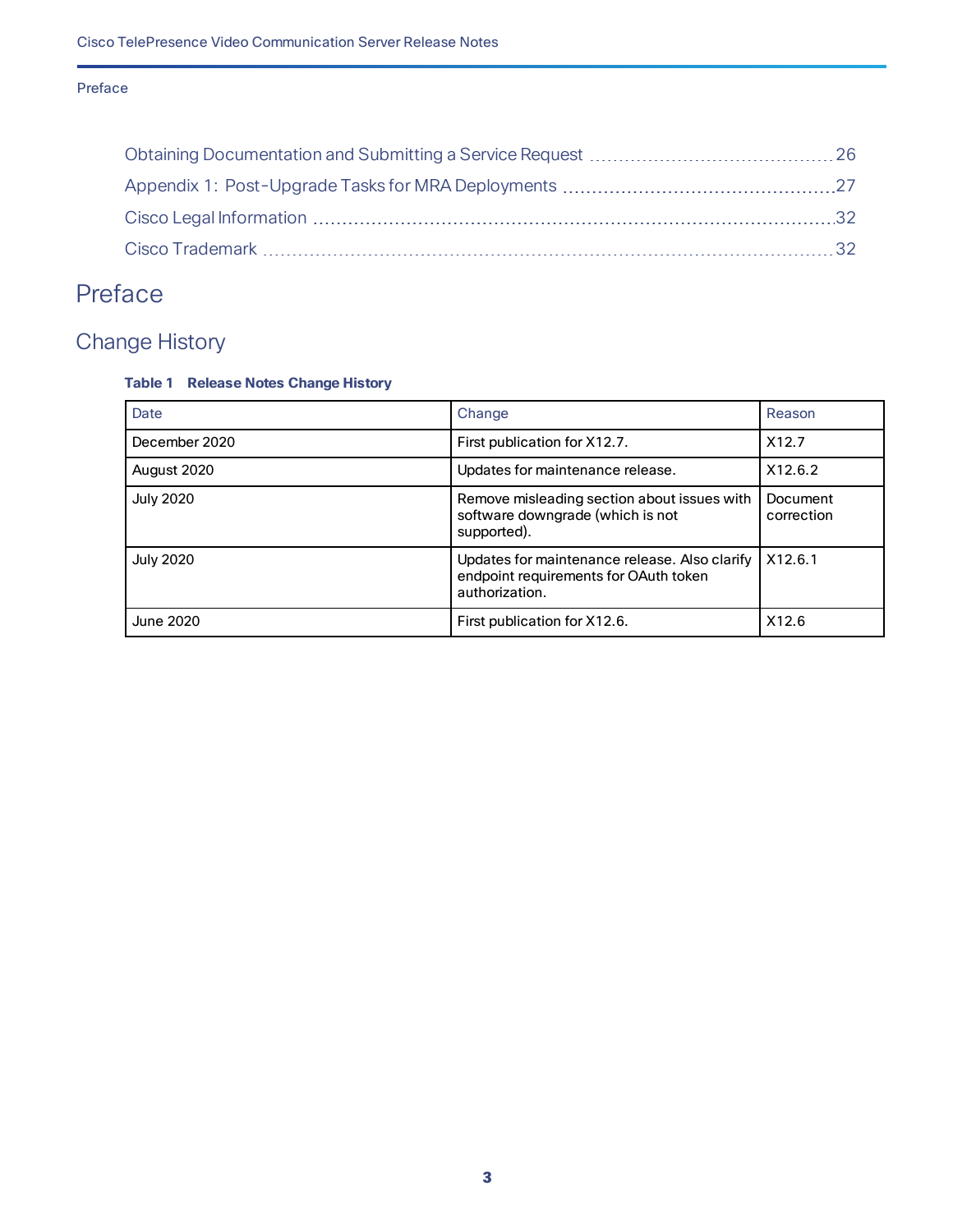Supported Platforms

# <span id="page-3-0"></span>Supported Platforms

#### **Table 2 Cisco VCS Platforms Supported in this Release**

| Platform name                                              | <b>Serial Numbers</b> | Scope of software version support                                                                                                                     |
|------------------------------------------------------------|-----------------------|-------------------------------------------------------------------------------------------------------------------------------------------------------|
| Small VM (OVA)                                             | (Auto-generated)      | X8.1 onwards<br>For VCS, support for versions after<br>X8.11.x is for maintenance and bug<br>fixing purposes only. New features<br>are not supported. |
| Medium VM (OVA)                                            | (Auto-generated)      | X8.1 onwards<br>For VCS, support for versions after<br>X8.11.x is for maintenance and bug<br>fixing purposes only. New features<br>are not supported. |
| Large VM (OVA)                                             | (Auto-generated)      | X8.1 onwards<br>For VCS, support for versions after<br>X8.11.x is for maintenance and bug<br>fixing purposes only. New features<br>are not supported. |
| CE1100 (Cisco VCS pre-installed on<br><b>UCS C220 M4L)</b> | 52D#####              | Not supported (after X12.5.x)                                                                                                                         |
| CE1000 (Cisco VCS pre-installed on<br><b>UCS C220 M3L)</b> | 52B#####              | Not supported (after X8.10.x)                                                                                                                         |
| CE500 (Cisco VCS pre-installed on<br><b>UCS C220 M3L)</b>  | 52C#####              | Not supported (after X8.10.x)                                                                                                                         |

### <span id="page-3-1"></span>Notices Relating to VCS Product Support

Cisco has now announced **end-of-sale and end-of-life** dates for the Cisco TelePresence Video Communication Server (VCS) product. Details are available at https://www.cisco.com/c/en/us/products/collateral/unifiedcommunications/telepresence-video-communication-server-vcs/eos-eol-notice-c51-743969.html

### <span id="page-3-2"></span>Notices Relating to Hardware Support for CE1100, CE1000, and CE500 Appliances

This section applies to **hardware** support services only.

**CE500 and CE1000 appliances - advance notice of hardware service support to be withdrawn**

Cisco will withdraw hardware support services for the Cisco VCS CE500 and CE1000 appliance hardware platforms in a future release. More details are available in the End-of-sale [announcement.](http://www.cisco.com/c/en/us/products/collateral/unified-communications/telepresence-video-communication-server-vcs/eos-eol-notice-c51-735718.html)

#### CE1100 appliance - end of sale from 13th November 2018 and advance notice of hardware service support to be **withdrawn**

As of 13 November 2018, you cannot order the CE1100 appliance from Cisco. Cisco will withdraw hardware support services for the appliance in a future release. See the End-of-sale [announcement](https://www.cisco.com/c/en/us/products/collateral/unified-communications/telepresence-video-communication-server-vcs/eos-eol-notice-c51-741202.html) for other important dates in the lifecycle of this platform.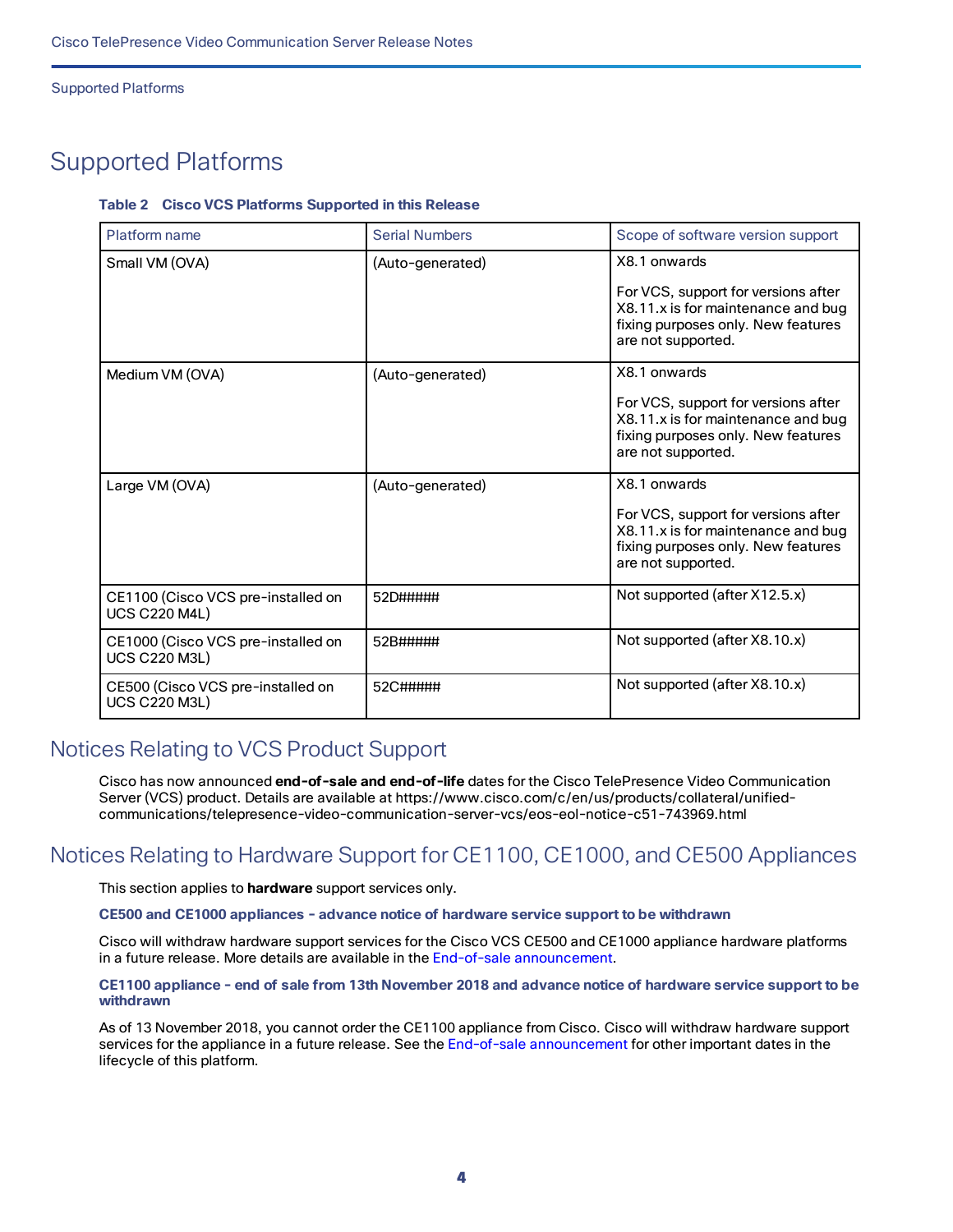Interoperability and Compatibility

# <span id="page-4-0"></span>Interoperability and Compatibility

### <span id="page-4-1"></span>Product Compatibility Information

#### **Detailed matrices**

Interoperability test results for Cisco VCS and other Cisco Telepresence products are available here: [https://tp-tools](https://tp-tools-web01.cisco.com/interop/)[web01.cisco.com/interop/](https://tp-tools-web01.cisco.com/interop/)

A compatibility matrix for products in the Cisco [Collaboration](https://www.cisco.com/c/en/us/solutions/collaboration/collaboration-systems-release/index.html) Systems Release (CSR) set is available here: [https://www.cisco.com/c/dam/en/us/td/docs/voice\\_ip\\_comm/uc\\_](https://www.cisco.com/c/dam/en/us/td/docs/voice_ip_comm/uc_system/unified/communications/system/Compatibility/CSR-Compatibility-Matrix-InteractiveHTML.html) [system/unified/communications/system/Compatibility/CSR-Compatibility-Matrix-InteractiveHTML.html](https://www.cisco.com/c/dam/en/us/td/docs/voice_ip_comm/uc_system/unified/communications/system/Compatibility/CSR-Compatibility-Matrix-InteractiveHTML.html)

#### **Mobile and Remote Access**

Information about compatible products for MRA specifically, is provided in version tables for infrastructure products and for endpoints in the *Expressway MRA [Deployment](https://www.cisco.com/c/en/us/support/unified-communications/expressway-series/products-installation-and-configuration-guides-list.html) Guide*.

### <span id="page-4-2"></span>Which Cisco VCS Services Can Run Together?

The *[Cisco Expressway](https://www.cisco.com/c/en/us/support/unified-communications/expressway-series/products-maintenance-guides-list.html) Administrator Guide* details which Cisco VCS services can coexist on the same Cisco VCS system or cluster. See the table "*Services That Can be Hosted Together*" in the Introduction section. For example, if you want to know if MRA can coexist with CMR Cloud (it can) the table will tell you.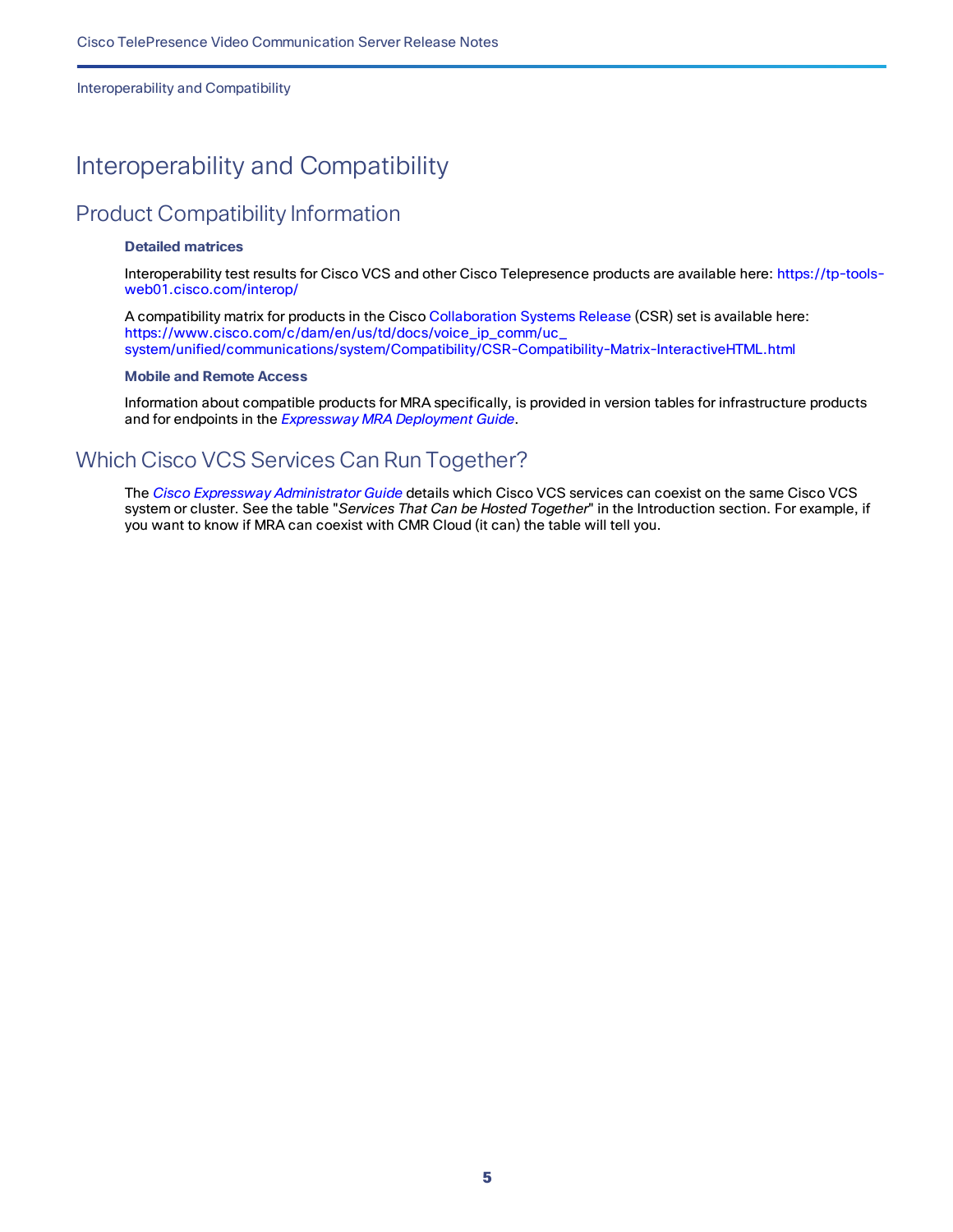#### Withdrawn or Deprecated Features and Software

# <span id="page-5-0"></span>Withdrawn or Deprecated Features and Software

The Cisco VCS product set is under continuous review and features are sometimes withdrawn from the product or deprecated to indicate that support for them will be withdrawn in a subsequent release. This table lists the features that are currently in deprecated status or have been withdrawn since X12.5.

#### **Table 3 Deprecated and withdrawn features**

| Feature / Software                                                                                                                                                                        | <b>Status</b>        |
|-------------------------------------------------------------------------------------------------------------------------------------------------------------------------------------------|----------------------|
| VMware ESXi6.0 (VM-based deployments)                                                                                                                                                     | Deprecated           |
| Cisco Jabber Video for TelePresence (Movi)                                                                                                                                                | Deprecated           |
| Note: Relates to Cisco Jabber Video for TelePresence (works in conjunction with Cisco VCS for video<br>communication) and not to the Cisco Jabber soft client that works with Unified CM. |                      |
| Findme device/location provisioning service - Cisco TelePresence FindMe/Cisco TelePresence<br>Management Suite Provisioning Extension (Cisco TMSPE)                                       | Deprecated           |
| Cisco VCS Starter Pack                                                                                                                                                                    | Deprecated           |
| Smart Call Home preview feature                                                                                                                                                           | Withdrawn<br>X12.6.2 |
| Cisco VCS built-in forward proxy                                                                                                                                                          | Withdrawn<br>X12.6.2 |
| Using Cisco VCS as a connector for Cisco Webex Hybrid Services                                                                                                                            | Withdrawn<br>X12.6   |
| Cisco Advanced Media Gateway                                                                                                                                                              | Withdrawn<br>X12.6   |
| VMware ESXi5.x (VM-based deployments)                                                                                                                                                     | Withdrawn<br>X12.5   |

# <span id="page-5-1"></span>New Features do not Apply to Cisco VCS

New features from software version X12.5 and later **are not supported for the Cisco VCS**, and apply only to the Cisco Expressway Series. For Cisco VCS systems, this version is provided for maintenance and bug fixing purposes only, which includes support for any security enhancements, alarm-based email notifications, and option key changes.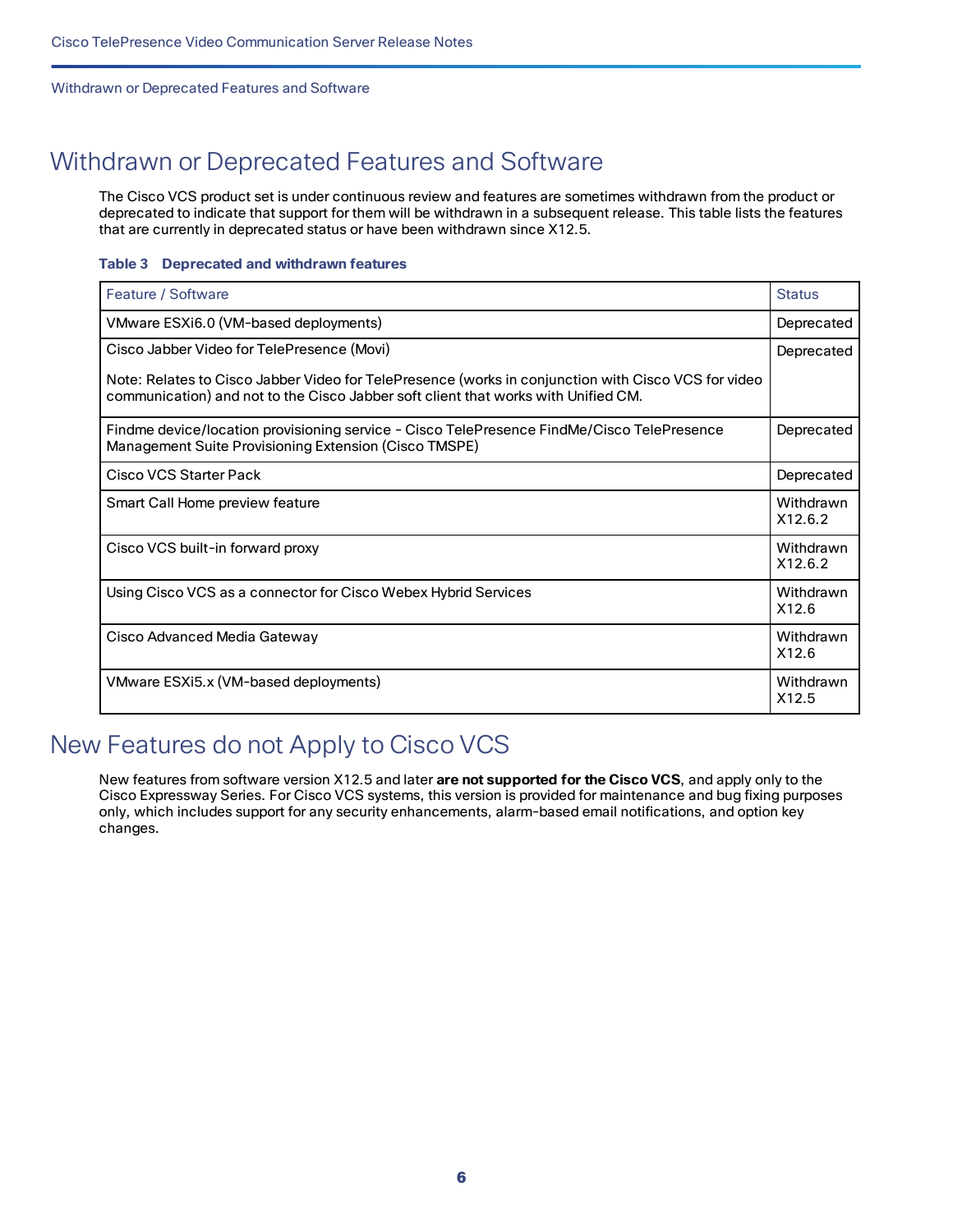Related Documentation

# <span id="page-6-0"></span>Related Documentation

#### **Table 4 Links to Related Documents and Videos**

| Support videos                                                        | Videos provided by Cisco TAC engineers about certain common Cisco VCS configuration<br>procedures are available on the Expressway/VCS Screencast Video List page (search for<br>"Expressway videos") |
|-----------------------------------------------------------------------|------------------------------------------------------------------------------------------------------------------------------------------------------------------------------------------------------|
| Installation - virtual<br>machines                                    | Cisco Expressway Virtual Machine Installation Guide on the Expressway installation<br>guides page                                                                                                    |
| Installation - physical<br>appliances                                 | Cisco Video Communication Server CE1100 Appliance Installation Guide on the VCS<br>installation guides page                                                                                          |
| Basic configuration for<br>single-box systems                         | Cisco Expressway Registrar Deployment Guide on the Expressway configuration guides<br>page                                                                                                           |
| Basic configuration for<br>paired-box systems<br>(firewall traversal) | Cisco Expressway-E and Expressway-C Basic Configuration Deployment Guide on the<br>Expressway configuration guides page                                                                              |
| Administration and<br>maintenance                                     | Cisco TelePresence VCS Administrator Guide on the VCS maintain and operate guides<br>page                                                                                                            |
| Clustering                                                            | Cisco Expressway Cluster Creation and Maintenance Deployment Guide on the<br>Expressway configuration guides page                                                                                    |
| Certificates                                                          | Cisco Expressway Certificate Creation and Use Deployment Guide on the Expressway<br>configuration guides page                                                                                        |
| Ports                                                                 | Cisco Expressway IP Port Usage Configuration Guide on the Expressway configuration<br>guides page                                                                                                    |
| Unified<br>Communications                                             | Mobile and Remote Access Through Cisco Expressway on the Expressway configuration<br>guides page                                                                                                     |
| <b>Cisco Meeting Server</b>                                           | Cisco Meeting Server with Cisco Expressway Deployment Guide on the Expressway<br>configuration guides page                                                                                           |
|                                                                       | Cisco Meeting Server API Reference Guide on the Cisco Meeting Server programming<br>guides page                                                                                                      |
|                                                                       | Other Cisco Meeting Server guides are available on the Cisco Meeting Server<br>configuration guides page                                                                                             |
| Cisco Webex Hybrid<br>Services                                        | Hybrid services knowledge base                                                                                                                                                                       |
| Cisco Hosted<br><b>Collaboration Solution</b><br>(HCS)                | <b>HCS customer documentation</b>                                                                                                                                                                    |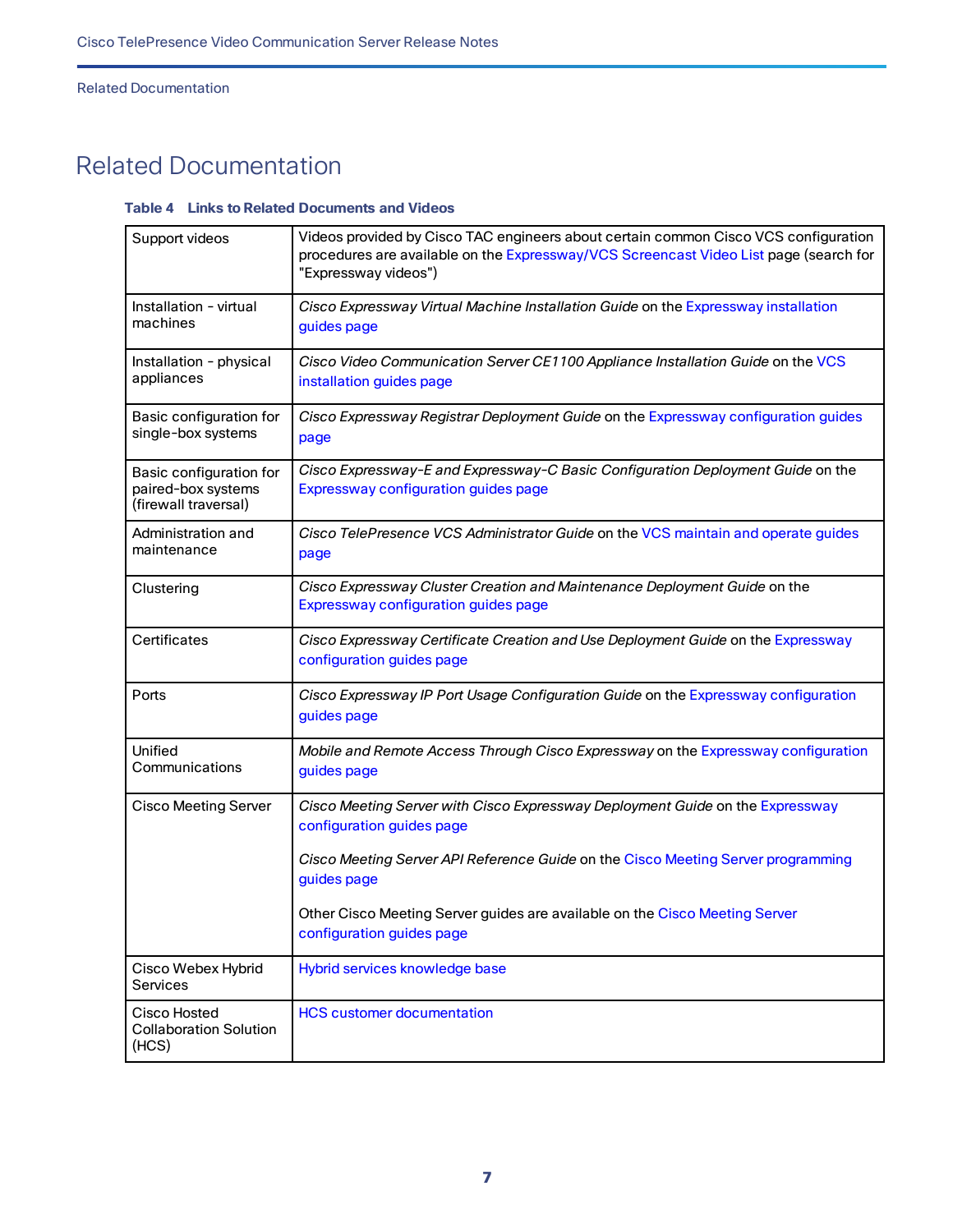#### Related Documentation

| Microsoft infrastructure | Cisco Expressway with Microsoft Infrastructure Deployment Guide on the Expressway<br>configuration guides page<br>Cisco Jabber and Microsoft Skype for Business Infrastructure Configuration Cheatsheet<br>on the Expressway configuration guides page |
|--------------------------|--------------------------------------------------------------------------------------------------------------------------------------------------------------------------------------------------------------------------------------------------------|
| <b>Rest API</b>          | Cisco Expressway REST API Summary Guide on the Expressway configuration guides<br>page (high-level information only as the API is self-documented)                                                                                                     |
| Multiway Conferencing    | Cisco TelePresence Multiway Deployment Guide on the Expressway configuration guides<br>page                                                                                                                                                            |

#### **Table 4 Links to Related Documents and Videos (continued)**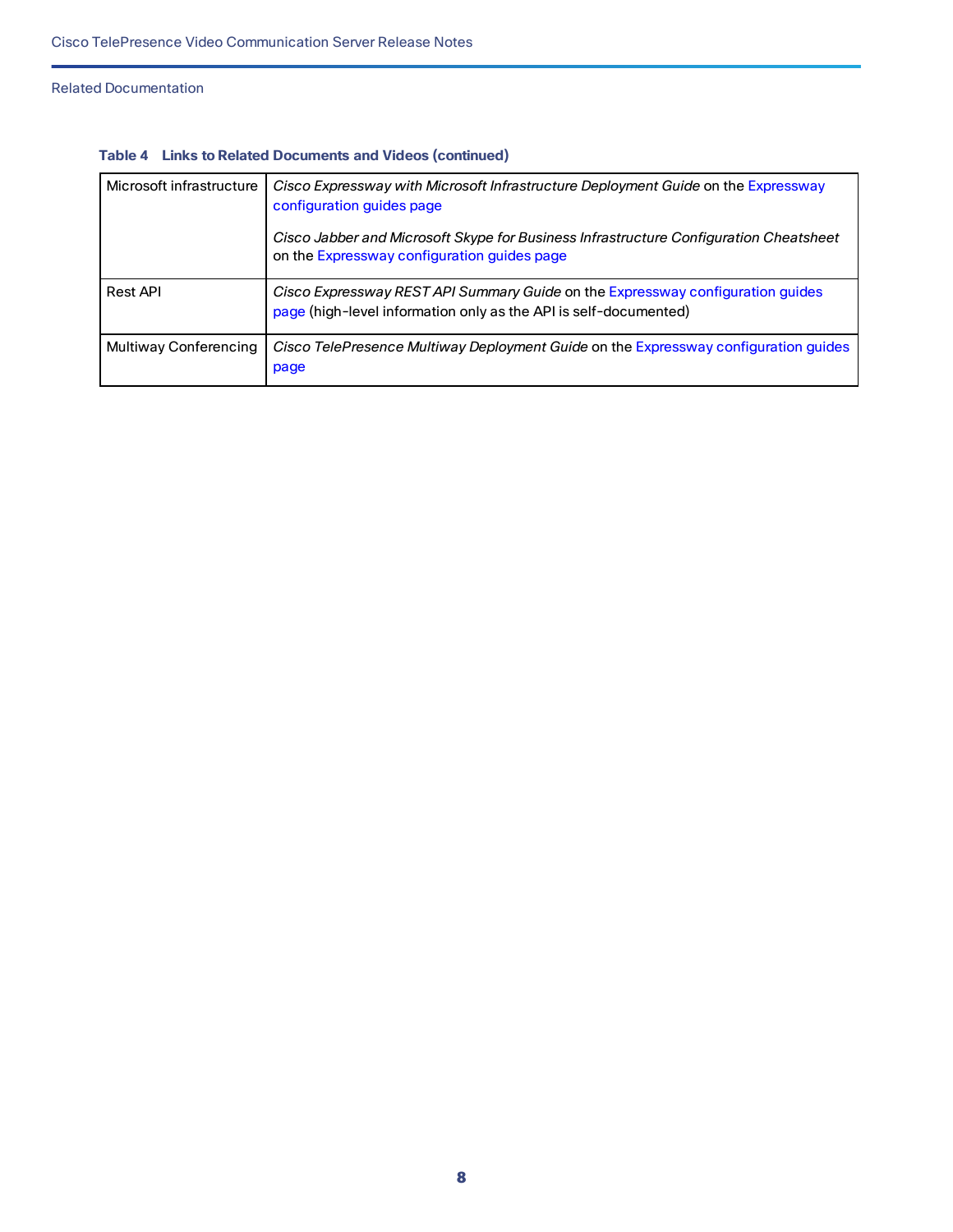Features and Changes in X12.7

# <span id="page-8-0"></span>Features and Changes in X12.7

### <span id="page-8-1"></span>Security Enhancements

Various security-related improvements apply in this release as part of ongoing security enhancements. Much of this is behind the scenes, but some changes affect the user interfaces or configuration:

- More services are now configured by default on Expressway to require TLS 1.2 as the minimum TLS version (see below for details).
- SMTP mail-based services now require TLS certificate-based verification. This change primarily affects the alarm-based email notification feature (see below for details).
- An additional password check is now performed if the "Enforce strict passwords" feature is enabled (**Users > Password security** page). From X12.7, if the account holder tries to use the same letters as their username in their password - in straight or reverse order, and in lower or upper case - an error message is displayed. **Note:** The strict passwords feature applies to the local authentication database, and administrator accounts and FindMe user accounts managed locally in Expressway, but does not apply to LDAP and externally stored credentials.

### <span id="page-8-2"></span>Extension of TLS 1.2 as Default Minimum Version

The default minimum TLS version is now TLS 1.2 for the additional services in X12.7, as listed in the table. The default version - and associated ciphers - can be configured to a lower version (not recommended) from the **Maintenance > Security > Ciphers** page.

| Service                                                                      | <b>Configuration setting</b>            |
|------------------------------------------------------------------------------|-----------------------------------------|
| <b>Certificate Checker</b>                                                   | <b>HTTPS minimum TLS version</b>        |
| Cisco Meeting Server discovery                                               | Reverse proxy minimum TLS version       |
| <b>LDAP</b>                                                                  | LDAP minimum TLS version                |
| <b>SMTP</b> mail client<br>(TLS certificate-based authentication from X12.7) | <b>SMTP</b> minimum TLS version         |
| <b>TMS Provisioning Service</b>                                              | TMS provisioning minimum TLS version    |
| UC server discovery (AXL query)                                              | UC server discovery minimum TLS version |

#### TLS Changes - Impact for TMS and CMS

From X12.7, Cisco TMS and Cisco Meeting Server are included in the services for which the default minimum TLS version is TLS 1.2. This means that if any Cisco TMS or Cisco Meeting Servers are deployed with TLS 1.1 or lower, the TLS handshake will fail.

#### TLS Changes - Impact for LDAP

From X12.7, LDAP is included in the services for which the default minimum TLS version is TLS 1.2. This means that if any LDAP servers are deployed with TLS 1.1 or lower, only local administrators will be able to sign in, and the TLS handshake will fail. **Remote administrators will be unable to sign in until such time as the LDAP server supports TLS 1.2** (and the **Ciphers** page is updated to match).

#### **Configuration change on upgrade - "Remote-only" automatically set to "Both"**

This change applies if you currently (before upgrading to this release) specify "*Remote only*" for the administrator authentication source setting on the **Users > LDAP configuration** page. To avoid remote administrators being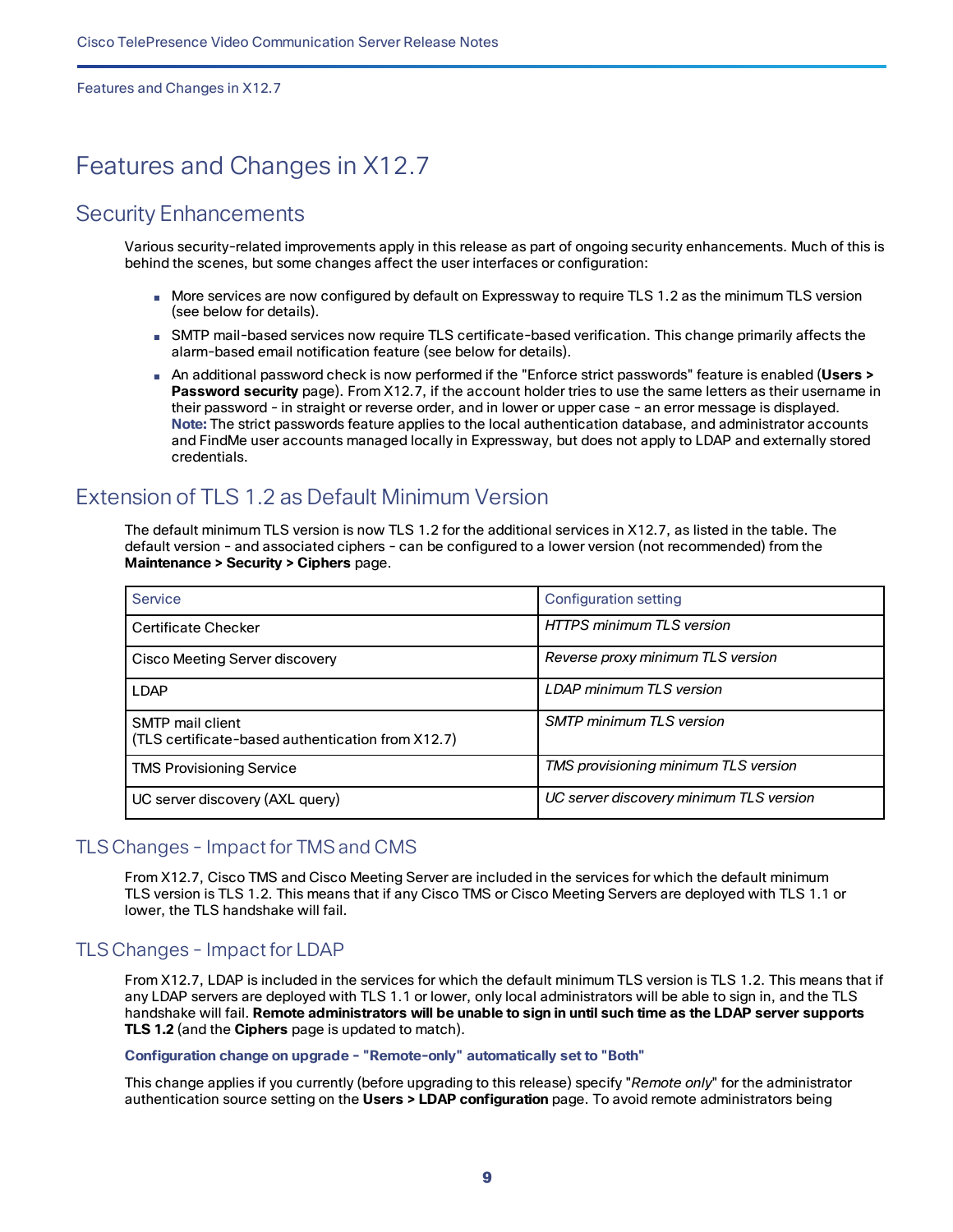Features and Changes in X12.7

unintentionally locked out of the Expressway, on upgrade to X12.7 or later, **this setting is automatically changed to "Both"**.

After the upgrade is complete, if you want to limit administrator sign ins again so that only remote administrators may authenticate:

- **1.** Verify that the LDAP connection status is "*Available*".
- **2.** On the **Users > LDAP configuration** page, reconfigure the administrator authentication source back to "*Remote only*".

#### TLS Changes - Impact for SMTP

From X12.7, Expressway requires SMTP services to use TLS 1.2 certificate-based verification. These configuration prerequisites must be in place, else **alarm-based email notifications (and any other SMTP-based functions) will fail**:

- As the SMTP server certificate gets validated by the client, its IP address and/or FQDN must be in the certificate's CN/SAN.
- The SMTP server certificate issuer needs to be imported into the Cisco VCS trusted CA certificate list (**Maintenance > Security > Trusted CA Certificate**).

### <span id="page-9-0"></span>CBC Ciphers Removed from SSH Default Configuration

As part of our ongoing security enhancements, CBC-mode ciphers are no longer included in the system's default cipher configuration for SSH. The upgrade will automatically change the default values to remove the CBC ciphers aes129-cbc, aes-256-cbc, aes192-cbc. If you need these ciphers (not recommended) you can use the *xconfiguration Ciphers sshd\_ciphers* command to reconfigure them.

### <span id="page-9-1"></span>Virtualized Systems - Later VM Hardware Version

This item applies to Expressways running as virtualized systems. Expressway X12.7 is compatible with VM hardware version 11.

### <span id="page-9-2"></span>Virtualized Systems - ESXi 7.0 for Large/Medium VMs

This item applies to Cisco VCSs running as virtualized systems. Cisco VCS X12.7 is compatible with VMware ESXi version 7.0.

### <span id="page-9-3"></span>Virtualized Systems - ESXi 6.0 now Deprecated

This item applies to Cisco VCSs running as virtualized systems. VMware ESXi6.0 is now deprecated for Cisco VCS systems.

### <span id="page-9-4"></span>Ongoing Removal of Unsupported Functions from UI

To enhance usability and consistency we are removing discontinued functions and features from the user interface. Details per release are in Withdrawn or [Deprecated](#page-5-0) Features and Software, page 6

There are no changes in this respect for the X12.7 release.

#### <span id="page-9-5"></span>Other Changes in this Release

The Connection Manager log has been improved.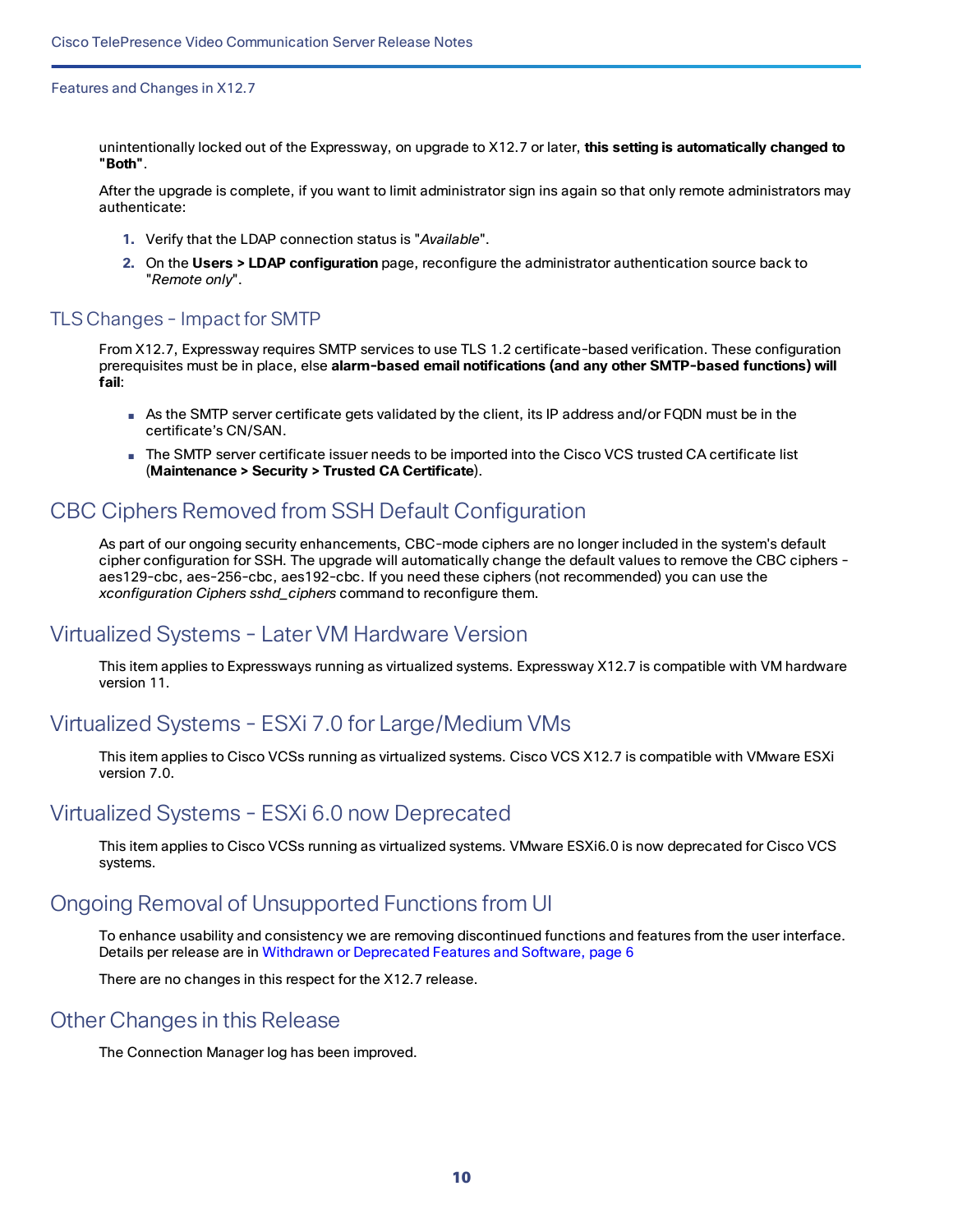Features and Changes in X12.7

### <span id="page-10-0"></span>REST API Changes

The REST API for Cisco VCS is available to simplify remote configuration. For example by third party systems such as Cisco Prime Collaboration Provisioning. We add REST API access to configuration, commands, and status information as new features are added, and also selectively retrofit the REST API to some features that were added in earlier versions of Cisco VCS.

The API is self-documented using RAML, and you can access the RAML definitions at **https://<***ip address***>/api/raml**. A high-level summary of how to access and use the API is provided in the *Cisco [Expressway](http://www.cisco.com/c/en/us/support/unified-communications/expressway-series/products-installation-and-configuration-guides-list.html) [REST API Summary](http://www.cisco.com/c/en/us/support/unified-communications/telepresence-video-communication-server-vcs/products-installation-and-configuration-guides-list.html) Guide* on the VCS configuration guides page.

| <b>Configuration APIs</b>                          | API introduced in version |
|----------------------------------------------------|---------------------------|
| Clustering                                         | X8.11                     |
| <b>Smart Call Home</b>                             | X8.11                     |
| Microsoft Interoperability                         | X8.11                     |
| <b>B2BUA TURN Servers</b>                          | X8.10                     |
| Admin account                                      | X8.10                     |
| <b>Firewall rules</b>                              | X8.10                     |
| SIP configuration                                  | X8.10                     |
| Domain certificates for Server Name Identification | X8.10                     |
| MRA expansion                                      | X8.9                      |
| Business to business calling                       | X8.9                      |
| <b>MRA</b>                                         | X8.8                      |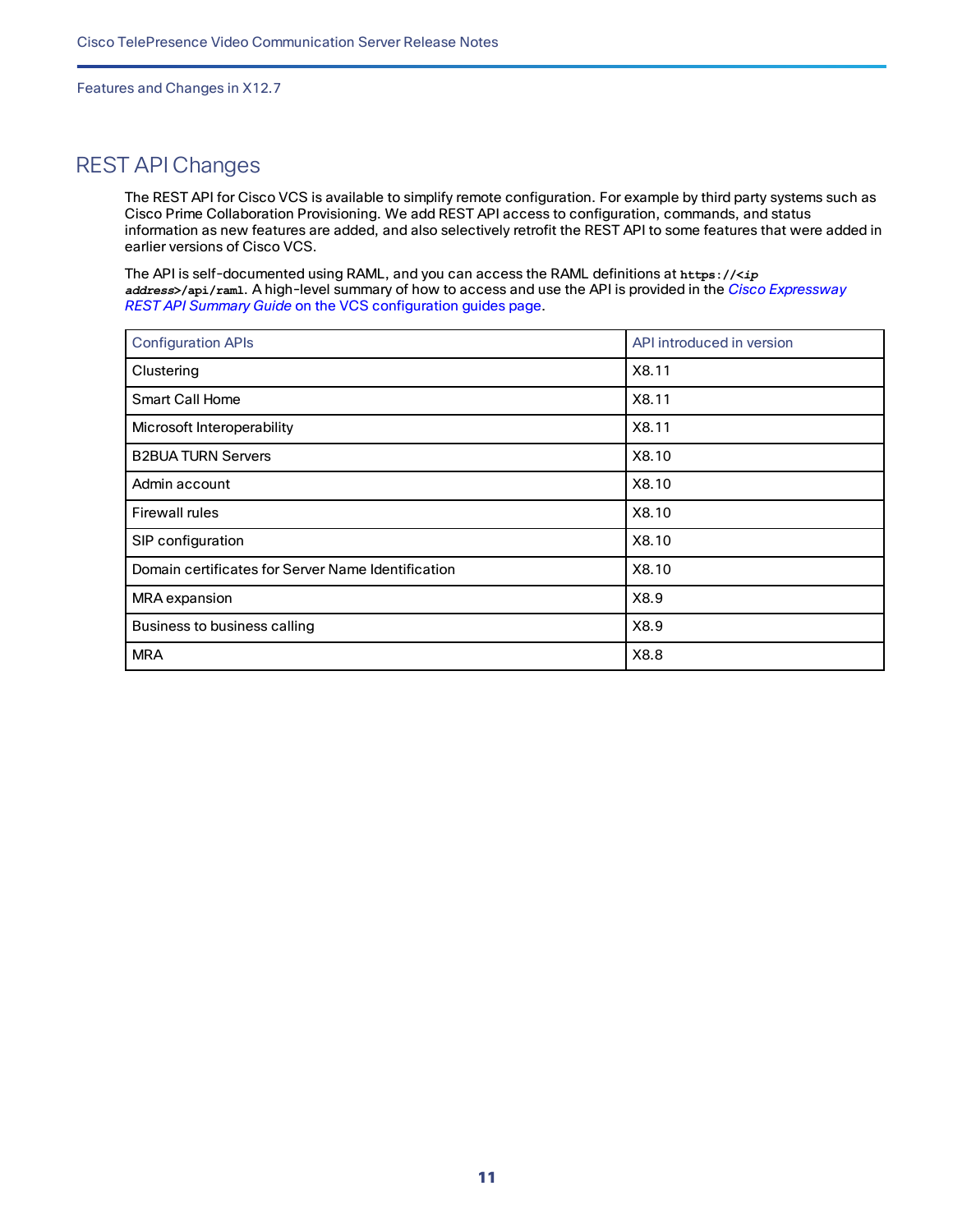Open and Resolved Issues

# <span id="page-11-0"></span>Open and Resolved Issues

### <span id="page-11-1"></span>Bug Search Tool Links

Follow the links below to read the most recent information about the open and resolved issues in this release.

- All open issues, sorted by date [modified](https://tools.cisco.com/bugsearch/search?kw=*&pf=prdNm&pfVal=283613663&sb=anfr&sts=open&svr=3nH&srtBy=recMdf&bt=custV) (recent first)
- Issues [resolved](https://bst.cloudapps.cisco.com/bugsearch/search?kw=*&pf=prdNm&pfVal=283613663&rls=X12.7&sb=anfr&sts=fd&svr=3nH&srtBy=recMdf&bt=custV) by X12.7

### <span id="page-11-2"></span>Notable Issues in this Version

#### Rich M[e](https://tools.cisco.com/bugsearch/bug/CSCva36208)dia Session license is not consumed by Single NIC Cisco VCS Expressway hosting Jabber Guest service [CSCva36208](https://tools.cisco.com/bugsearch/bug/CSCva36208)

Changes to the licensing model in X8.8 revealed an issue with licensing of the Jabber Guest service on the Cisco VCS Expressway server. When the Cisco VCS pair is part of the "Single NIC" Jabber Guest deployment, the Cisco VCS Expressway should count one RMS license for each Jabber Guest call, but it does not. This issue may cause confusion about the server's load, because usage appears low even when the server is processing multiple calls.

We recommend the Dual NIC Jabber Guest deployment. If you are using the single NIC deployment, make sure the Cisco VCS Expressway is correctly licensed to ensure continuity of service with future upgrades.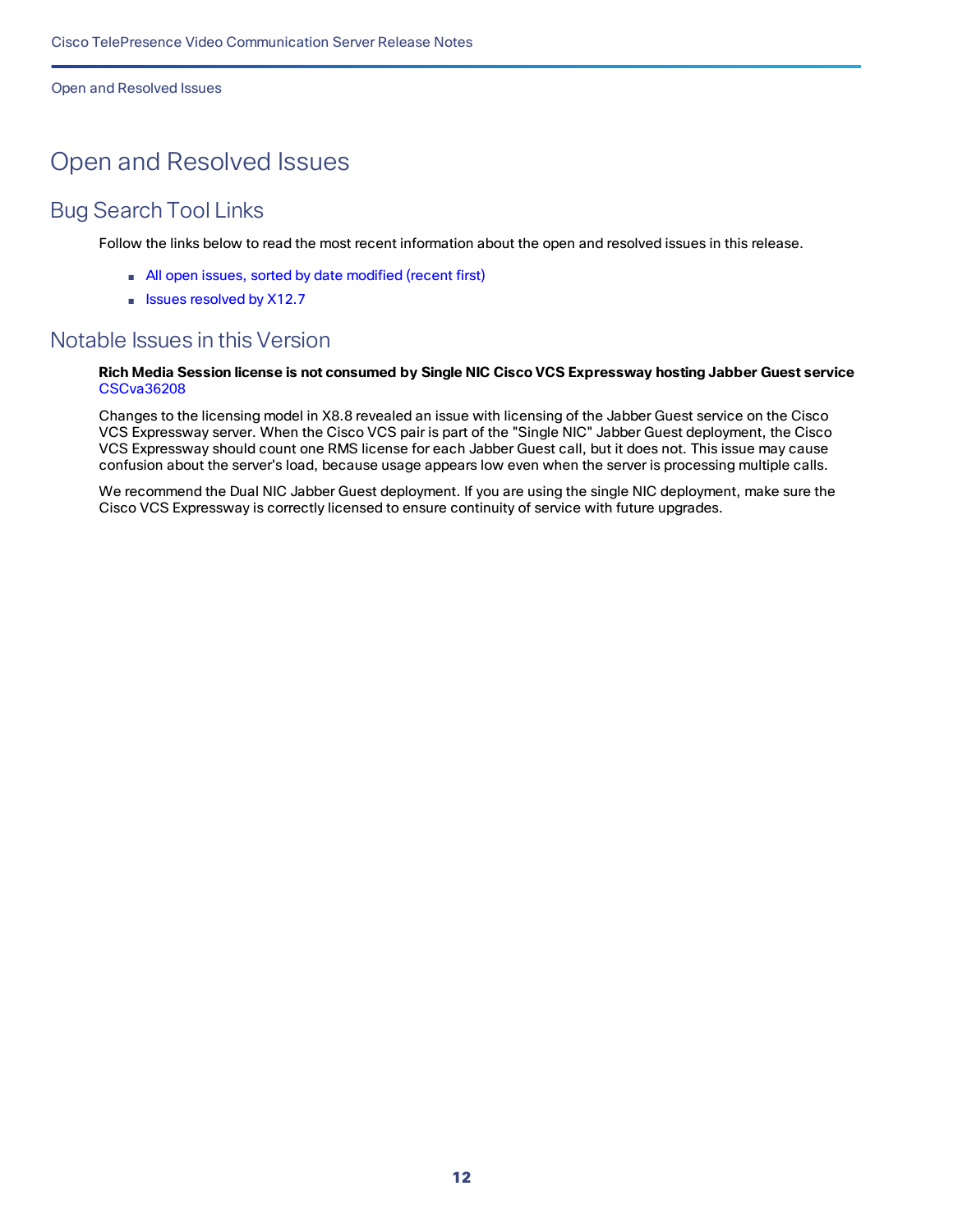Limitations

# <span id="page-12-0"></span>Limitations

### <span id="page-12-1"></span>Some Cisco VCS Features are Preview or Have External Dependencies

We aim to provide new Cisco VCS features as speedily as possible. Sometimes it is not possible to officially support a new feature because it may require updates to other Cisco products which are not yet available, or known issues or limitations affect some deployments of the feature. If customers might still benefit from using the feature, we mark it as "preview" in the release notes. Preview features may be used, **but you should not rely on them in production environments** (see Preview Features Disclaimer, page 1). Occasionally we may recommend that a feature is not used until further updates are made to Expressway or other products. Cisco VCS features which are provided in preview status only in this release, are listed in the Feature History table earlier in these notes.

### <span id="page-12-2"></span>Unsupported Functionality

- Currently, if one Cisco VCS node in a clustered deployment fails or loses network connectivity for any reason, or if the Unified CM restarts, all active calls going through the affected node will fail. The calls are not handed over to another cluster peer. This is not new behavior in X12.5.x, but due to an oversight it was not documented in previous releases. Bug ID [CSCtr39974](https://bst.cloudapps.cisco.com/bugsearch/bug/csctr39974) refers.
- Cisco VCS does not terminate DTLS. We do not support DTLS for securing media and SRTP is used to secure calls. Attempts to make DTLS calls through Cisco VCS will fail. The DTLS protocol is inserted in the SDP but only for traversing the encrypted iX protocol.
- Cisco VCS does not support the SIP UPDATE method (RFC [3311](https://tools.ietf.org/html/rfc3311)), and features that rely on this method will not work as expected.
- Audio calls may be licensed as video calls in some circumstances. Calls that are strictly audio-ONLY consume fewer licenses than video calls. However, when audio calls include non-audio channels, such as the iX channel that enables ActiveControl, they are treated as video calls for licensing purposes.

### <span id="page-12-3"></span>Cisco VCS TURN does Not Operate as a STUN Server

From X12.6.1, due to security enhancements, the Cisco VCS Expressway TURN server no longer functions as a generic STUN server and will not accept unauthenticated STUN binding requests.

This leads to the following scenarios:

- Scenario A: If you use the B2BUA as a TURN client for Microsoft interoperability (as described in the *Cisco Expressway with Microsoft Infrastructure Deployment Guide*) the B2BUA will not send any STUN binding requests to the TURN server to check if it is alive or not. This means that from Cisco VCS X12.6.1, the B2BUA may try to use a TURN server that is not reachable and hence that **calls may fail**.
- Scenario B: If you use Meeting Server WebRTC with Expressway (and Expressway-E is configured as a TURN server) before you install Cisco VCS X12.6.1 or later, first upgrade the Meeting Server software to version 3.0 or to a compatible maintenance release in version 2.9.x or 2.8.x. Bug ID CSCvv01243 refers. This requirement is because other Meeting Server versions use STUN bind requests towards the TURN server on Cisco VCS Expressway (For more information about Cisco VCS Expressway TURN server configuration, see the *Cisco Expressway Web Proxy for Cisco Meeting Server Deployment Guide*.) .

### <span id="page-12-4"></span>Cisco Webex Hybrid Call Service

Expressway X12.6 and later does not work for hosting the Call Connector software that is required in a Hybrid Call Service deployment and you need to use an earlier supported version for the Expressway connector host. See the Hybrid Call Service known issues and Expressway version support documentation on [https://help.webex.com](https://help.webex.com/) for more information.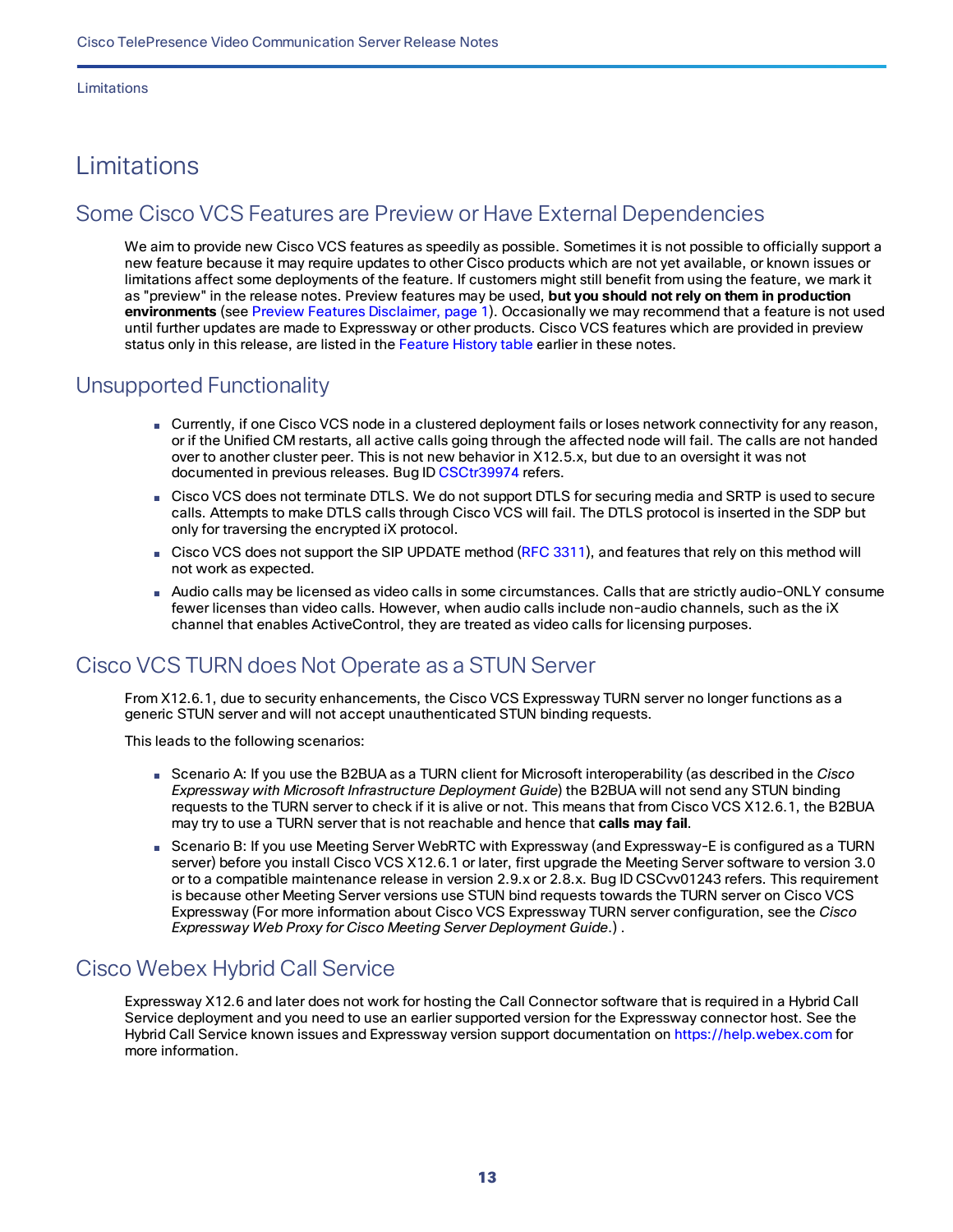### <span id="page-13-0"></span>Product License Registration - Issue with Converting to Smart Licensing

This item applies if you want to convert existing Expressway licenses (RMS, Desktop, or Room) to Smart Licensing entitlements. In this case do not use the option in the Cisco Product License Registration portal to partially convert just some of the licenses. Due to a known issue, if you opt to convert only some licenses, the system automatically forfeits/removes the remaining licenses as well. So the licenses that are not converted are also removed, and a licensing case will be required to retrieve them.

To avoid this happening, please ensure that the **Quantity to Convert** field is the same value as the **Quantity Available** field; this is the default when you open the page.

### <span id="page-13-1"></span>Static NAT for Clustered Systems

From X12.5.5, support for static NAT functionality on TURN is extended to clustered systems (support for standalone systems was introduced in X12.5.3). However, peers which are configured as TURN servers must be reachable using the private addresses for their corresponding public interfaces.

### <span id="page-13-2"></span>MRA Limitations

If you use Cisco VCS for Mobile and Remote Access (MRA), some unsupported features and limitations currently exist. Details are provided in the *Mobile and Remote Access Through Cisco [Expressway](http://www.cisco.com/c/en/us/support/unified-communications/expressway-series/products-installation-and-configuration-guides-list.html)* guide, *Limitations and Feature Support* chapter.

For details of which 7800/8800 Series phones and other endpoints support MRA, see the *MRA Requirements* section of the *Mobile and Remote Access Through Cisco Expressway* guide.

SIP UPDATE for session refresh support over MRA has some limitations. For example, the following features that rely on the SIP UPDATE method (RFC [3311\)](https://tools.ietf.org/html/rfc3311) will fail:

- Request to display the security icon on MRA endpoints for end-to-end secure calls.
- Request to change the caller ID to display name or number on MRA endpoints.

### <span id="page-13-3"></span>MRA IM&P Dual Connection (MRA HA) - Do Not Use

Expressway X12.7 can support IM&P dual connection mode. However, please do not use this feature as it is not yet implemented throughout the wider solution.

### <span id="page-13-4"></span>MRA OAuth Token Authorization with Endpoints / Clients

In standard MRA mode (no ICE) regardless of any MRA access policy settings configured on Unified CM, Cisco Jabber users will be able to authenticate by username and password or by traditional single sign-on in the following case:

■ You have Jabber users running versions before 11.9 (no refresh token support) and Cisco VCS is configured to allow non-token authentication.

In ICE passthrough mode, the ICE MRA call path must be encrypted end-to-end (see *Signaling Path Encryption Between Expressway-C and Unified CM* in the *[Expressway](https://www.cisco.com/c/en/us/support/unified-communications/expressway-series/products-installation-and-configuration-guides-list.html) MRA Deployment Guide*). Typically for end-to-end encryption, Unified CM must be in mixed mode for physical endpoints. For Jabber clients however, you can achieve the end-to-end encryption requirement by leveraging SIP OAuth with Unified CM clusters that are not in mixed mode. Note that you must enable SIP OAuth if the Unified CM is not in mixed mode, but SIP OAuth is not required for Jabber if you're able to register using standard secure profiles.

More information is in the *Configure MRA Access Control* section of the *Expressway MRA Deployment Guide* and in the *Deploying OAuth with Cisco Collaboration Solution Release 12.0* White Paper.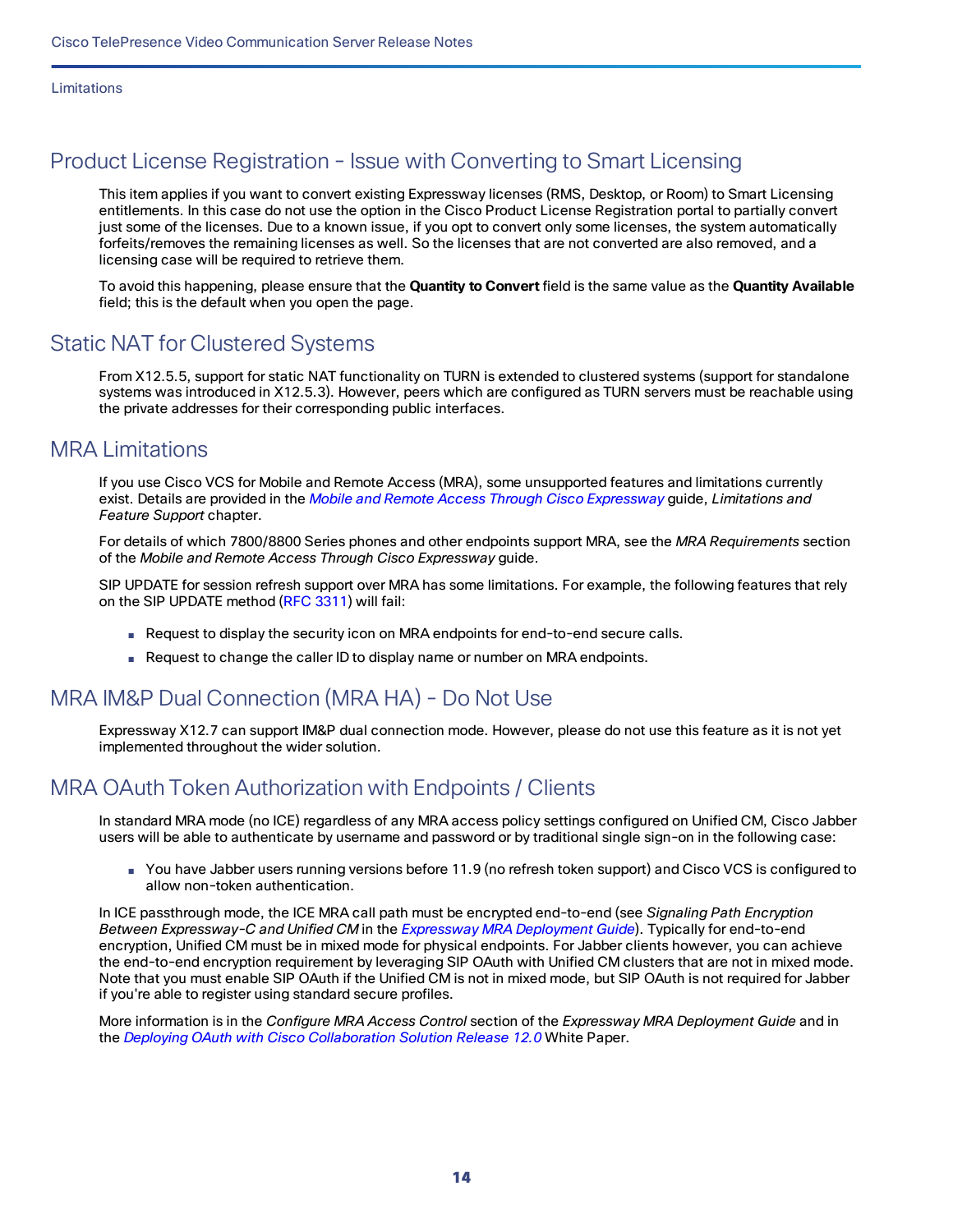Limitations

### <span id="page-14-0"></span>Spurious Alarms when Adding or Removing Peers in a Cluster

When a new peer is added to a cluster, the system may raise multiple 20021 Alarms (*Cluster communication failure: Unable to establish...*) even if the cluster is in fact correctly formed. The alarms appear on the existing peers in the cluster. The unnecessary alarms are typically lowered after at least 5 minutes elapses from the time that the new peer is successfully added.

These alarms also occur if a peer is removed from a cluster. This is generally valid alarm behavior in the case of removing a peer. However, as in the case of adding a peer, the alarms may not be lowered for 5 minutes or more.

### <span id="page-14-1"></span>Virtual Systems

- This issue applies to Cisco VCSs running as virtualized systems with certain ESXi versions using VMWare vCenter 7.0.x. It was found during testing using VMWare vCenter 7.0.1 with ESXi 6.7.0 to deploy a VCS OVA. The *Ready to complete* final page of the *Deploy OVF Template* wizard displays template values instead of the actual values entered on the earlier wizard pages. The issue is cosmetic, and when you click "FINISH" the OVA will deploy as expected using the entered values. Bug ID CSCvw64883 refers.
- Video calling capacity may be restricted if the ESXi Side-Channel-Aware Scheduler is enabled, and CPU load exceeds 70%.
- With physical Cisco VCS appliances, the **Advanced Networking** feature allows the speed and duplex mode to be set for each configured Ethernet port. You cannot set port speeds for virtual machine-based Cisco VCS systems.

Also, virtual machine-based systems always show the connection speed between Cisco VCS and Ethernet networks as 10000 Mb/s, regardless of the actual physical NIC speed. This is due to a limitation in virtual machines, which cannot retrieve the actual speed from the physical NIC(s).

### <span id="page-14-2"></span>Medium Appliances with 1 Gbps NIC - Demultiplexing Ports

If you upgrade a Medium appliance with a 1 Gbps NIC to X8.10 or later, Cisco VCS automatically converts the system to a Large system. This means that Cisco VCS Expressway listens for multiplexed RTP/RTCP traffic on the default demultiplexing ports for Large systems (36000 to 36011) and not on the demultiplexing ports configured for Medium systems. In this case, the Cisco VCS Expressway drops the calls because ports 36000 to 36011 are not open on the firewall.

#### **Workaround**

From X8.11.4 you can manually change the system size back to Medium, through the **System > Administration settings** page (select *Medium* from the **Deployment Configuration** list).

Before X8.11.4, the workaround is to open the default demultiplexing ports for Large systems on the firewall.

### <span id="page-14-3"></span>Language Packs

If you translate the Cisco VCS web user interface, new Cisco VCS language packs are available from X8.10.3. Older language packs do not work with X8.10.*n* software (or X8.9.*n*). Instructions for installing or updating the packs are in the *Cisco VCS Administrator Guide*.

### <span id="page-14-4"></span>XMPP Federation-Behavior on IM&P Node Failure

If you use XMPP external federation, be aware that if an IM and Presence Service node fails over to a different node after an outage, the affected users are not dynamically moved to the other node. Cisco VCS does not support this functionality, and it has not been tested.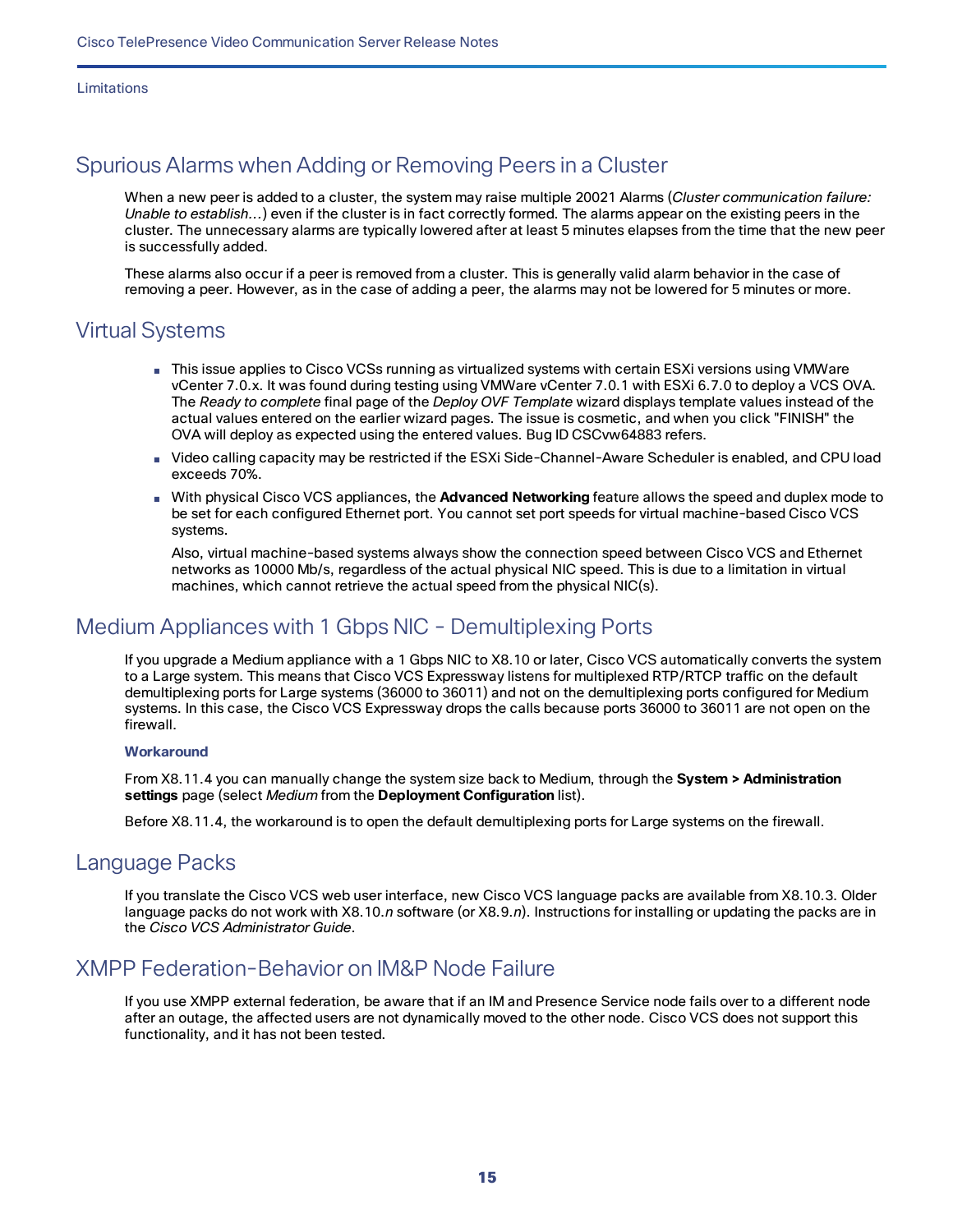Limitations

### <span id="page-15-0"></span>Cisco Webex Calling May Fail with Dual-NIC Cisco VCS

This issue applies if you deploy Cisco VCS with a dual-NIC Cisco VCS Expressway. Cisco Webex Calling requests may fail if the same (overlapping) static route applies to both the external interface and the interface with the Cisco VCS Control. This is due to current Cisco VCS Expressway routing behavior, which treats Webex INVITES as non-NAT and therefore extracts the source address directly from the SIP Via header.

We recommend that you make static routes as specific as possible, to minimize the risk of the routes overlapping, and this issue occurring.

### <span id="page-15-1"></span>Microsoft Federation with Dual Homed Conferencing-SIP Message Size

If you use dual homed conferencing through Cisco VCS and Meeting Server with an AVMCU invoked on the Microsoft side, the maximum SIP message size must be set to 32768 bytes (the default) or greater. It's likely that you will need a greater value for larger conferences (that is, from around nine or more participants upwards). Defined via **SIP max size** on **Configuration > Protocols > SIP**.

### <span id="page-15-2"></span>Intradomain Microsoft Interop with Expressway and Cisco Meeting Server

If you use Meeting Server for Microsoft interoperability, a limitation currently applies to the following intradomain/intracompany scenario:

You deploy separate Microsoft and standards-based SIP networks in a single domain and in a configuration that has an Cisco VCS Expressway **directly facing** a Microsoft front end server (because you use internal firewalls between subnetworks, or for any other reason). For example, Cisco Unified Call Manager in one (sub)network and Microsoft in *a second (sub)network, inside the same domain.*

In this case we do not generally support Microsoft interoperability between the two networks, and calls between Meeting Server and Microsoft will be rejected.

#### **Workaround**

If you are not able to deploy the intradomain networks without an intervening VCS Expressway (you cannot configure Meeting Server <> VCS Control <> Microsoft), a workaround is to deploy a VCS-C in each subnet, with a VCS-E to traverse between them. That is:

Meeting Server <> VCS Control <> Firewall <> VCS Expressway<> Firewall <> VCS Control <> Microsoft

### <span id="page-15-3"></span>Option Keys Only Take Effect for 65 Keys or Fewer

If you try to add more than 65 option keys (licenses), they appear as normal in the Cisco VCS web interface (**Maintenance > Option keys)**. However, only the first 65 keys take effect. Additional keys from 66 onwards appear to be added, but actually the Cisco VCS does not process them. Bug ID [CSCvf78728](https://bst.cloudapps.cisco.com/bugsearch/bug/cscvf78728) refers.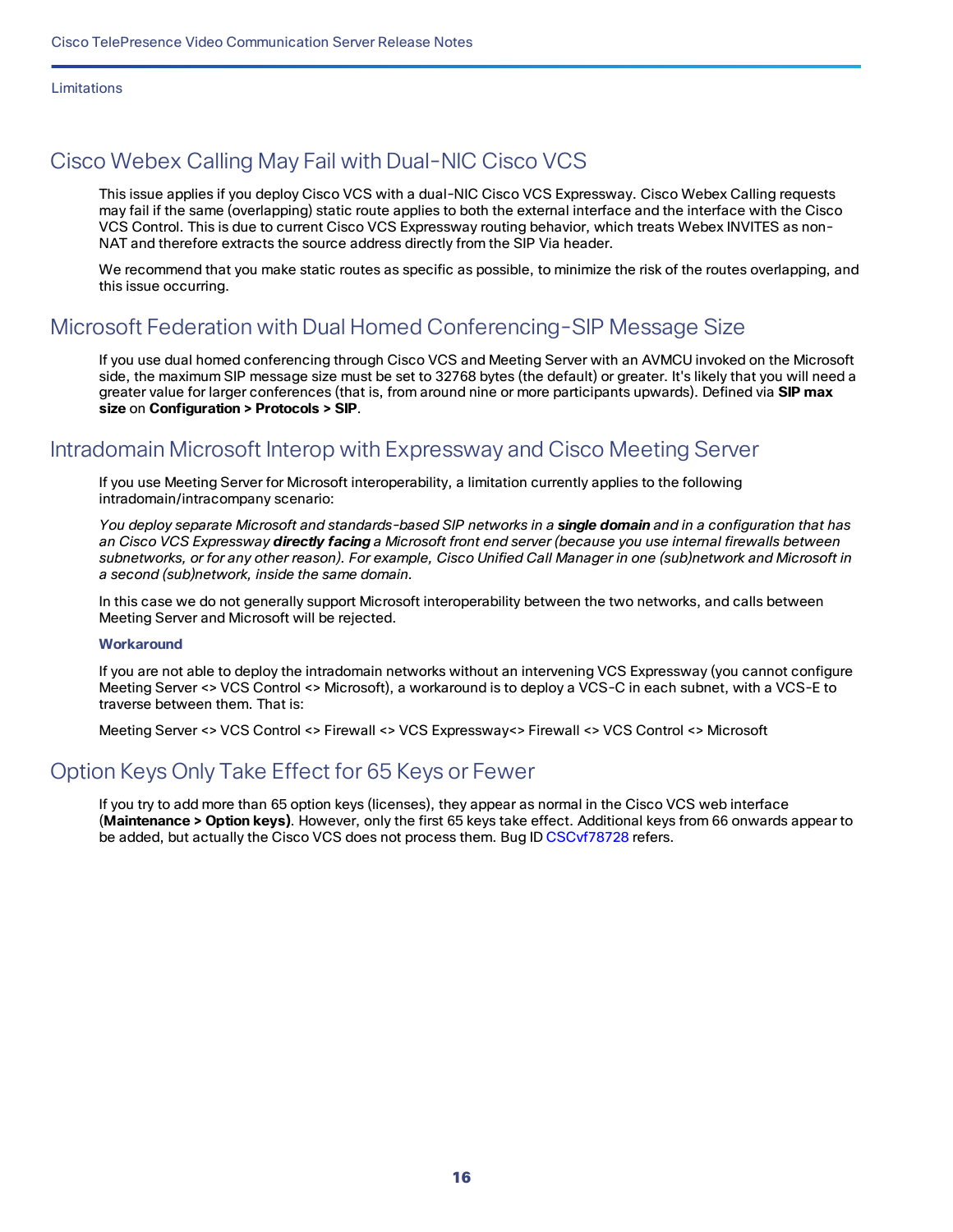# <span id="page-16-0"></span>Upgrading Cisco VCS to X12.7

This section describes how to install the software on Cisco VCS using the web user interface, which is the method we recommend. If you prefer to use a secure copy program such as SCP or PSCP to do the install, please use the *Administrator Guide* instead.

### <span id="page-16-1"></span>**Summary**

| <b>Stage</b>   | <b>Task</b>                                                                               | Where                                       |
|----------------|-------------------------------------------------------------------------------------------|---------------------------------------------|
|                | Review the Prerequisites and Software Dependencies and Before You<br>Begin sections below | <b>Release Notes</b>                        |
| $\overline{2}$ | Back up the system                                                                        | Maintenance > Backup and<br>restore         |
| 3              | Enable maintenance mode and wait for current calls and registrations to<br>end            | <b>Maintenance &gt; Maintenance</b><br>mode |
| $\overline{4}$ | Upload the new software image ("Upgrade" option)                                          | <b>Maintenance &gt; Upgrade</b>             |
| 5              | Install the new software ("Continue with upgrade" option)                                 | <b>Maintenance &gt; Upgrade</b>             |
| 6              | Reboot                                                                                    | From the <b>Upgrade</b> page                |
| $\overline{7}$ | In clustered deployments repeat for each peer in sequence                                 |                                             |

#### **Table 5 Summary of tasks in a typical upgrade process**

### <span id="page-16-2"></span>Prerequisites and Software Dependencies

This section has important information about issues that may prevent the system working properly after an upgrade. Before you upgrade, please review this section and complete any tasks that apply to your deployment.

#### **Cisco VCS systems before X8.11.4 need a two-stage upgrade**

If you are upgrading a system which is running software earlier than version X8.11.4, you must first upgrade to an **intermediate release** before you install X12.7 software (this requirement applies to all upgrades to X8.11.x and later versions). Depending on the existing system version, the upgrade will fail. We recommend upgrading to X8.11.4 as the intermediate release.

#### **Is a release key needed?**

If you are upgrading to a new major release, for example from X9.x to X12.x, you first need a new release key from Cisco. The key is required during the upgrade process. You can get a release key from the licensing portal https://slexui.cloudapps.cisco.com/SWIFT/LicensingUI/Quickstart. Select **Licenses > Get Licenses > Telepresence software release key** and enter the serial number of the Cisco VCS VM or physical appliance. If you don't have the appropriate contract to get a key, you can use the portal to request an upgrade license or to raise a case with licensing support.

#### **All deployments**

If you are upgrading from X12.6 or X12.6.1 and use the alarm-based email notifications feature, please note that in X12.6.2 the email ID length is limited to 254 characters maximum. Before you upgrade make sure that all destination email IDs are no longer than 254 characters.

We do not support downgrades. Do not install a previous Cisco VCS version onto a system that is running a newer version; the system configuration will be lost.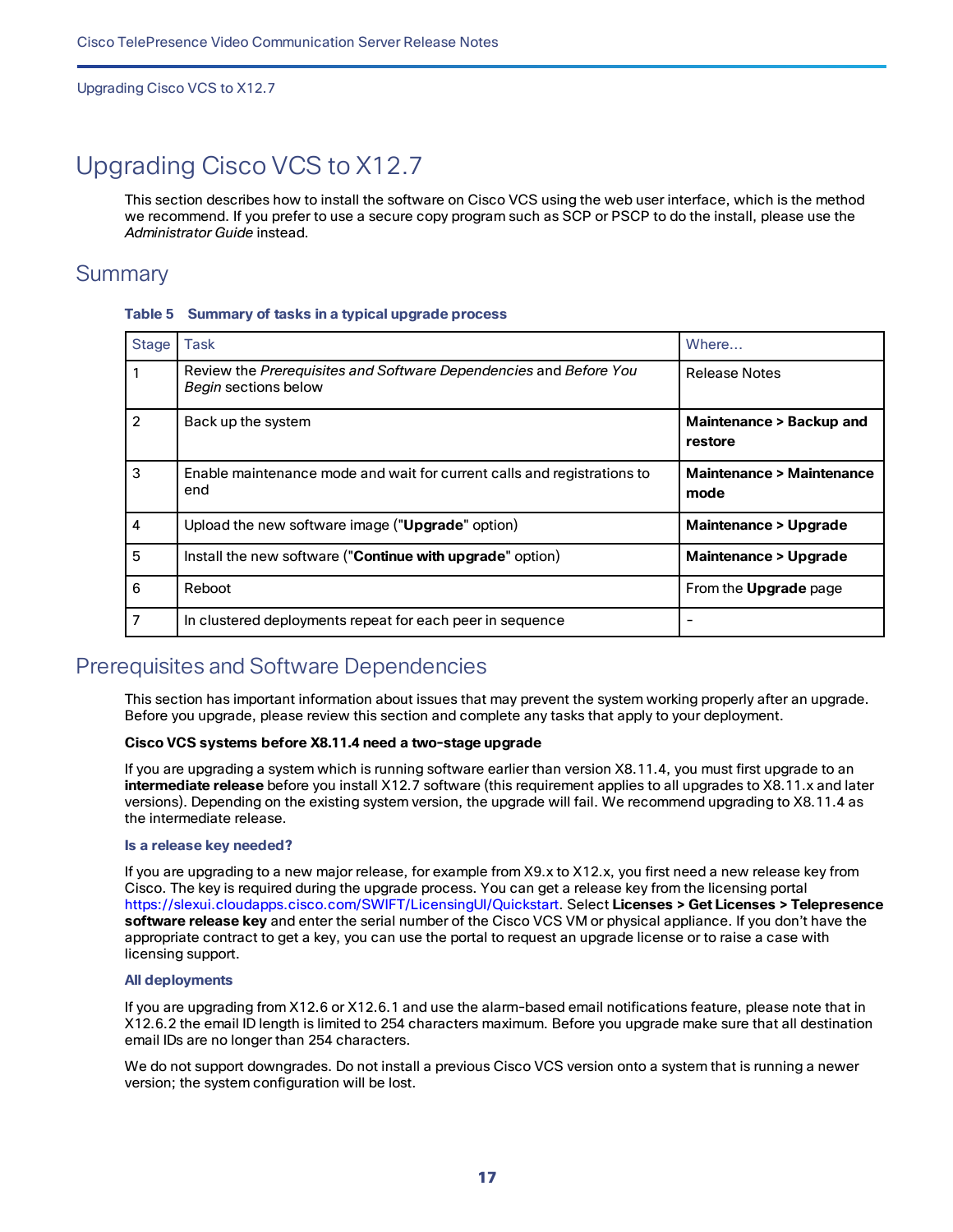Note that from X8.11.x, when the system restarts after the upgrade it uses a new encryption mechanism. This is due to a unique root of trust for every software installation that was introduced in that release.

X8.8 and later versions are more secure than earlier versions. Upgrading could cause your deployments to stop working as expected, and you must check for the following environmental issues before you upgrade to X8.8 or later:

- Certificates: Because certificate validation was tightened up in X8.8, you must verify the following items to avoid validation failures:
	- Try the secure traversal test before and after upgrade (**Maintenance > Security > Secure traversal test**) to validate TLS connections.
	- If Unified Communications nodes are deployed, do they use valid certificates that were issued by a CA in the Cisco VCS Control trust list?
	- If you use self-signed certificates, are they unique? Does the trusted CA list on Cisco VCS have the selfsigned certificates of all the nodes in your deployment?
	- Are all entries in the Cisco VCS trusted CA list unique? Remove any duplicates.
	- If **TLS verify mode** is enabled on connections to other infrastructure (always on by default for Unified Communications traversal zone, and optional for zones to Unified Communications nodes), make sure that the hostname is present in the CN or SAN field of the host's certificate. We do not recommend disabling TLS verify mode, even though it may be a quick way to resolve a failing deployment.
- DNS entries: Do you have forward and reverse DNS lookups for all infrastructure systems that the Cisco VCS interacts with? From X8.8, you need forward and reverse DNS entries for all Cisco VCS Expressway systems, so that systems making TLS connections to them can resolve their FQDNs and validate their certificates. If the Cisco VCS cannot resolve system hostnames and IP addresses, complex deployments like MRA may not work as expected after the upgrade.
- Cluster peers: Do they have valid certificates? If they are using default certificates you should replace them with (at least) internally generated certificates and update the peers trust lists with the issuing CA. From X8.8, clustering communications use TLS connections between peers instead of IPSec. By default, TLS verification is not enforced after the upgrade, and an alarm will remind you to enforce it.

#### **How and when rebooting is necessary as part of the upgrade**

Upgrading the *System platform* component is a two-stage process. First, the new software image is uploaded onto the Cisco VCS. At the same time, the current configuration of the system is recorded, so that this can be restored after the upgrade. During this initial stage the system will continue running on its existing software version, and all normal system processes will continue.

The second part of the upgrade involves rebooting the system. It is only during the reboot that the Cisco VCS installs the new software version and restores the previous configuration. Rebooting causes all current calls to terminate, and all current registrations to be ended. This means that you can upload the new software at any time, and then wait until a convenient moment (for example, when no calls are taking place) to switch to the new version by rebooting the system. Any **configuration changes made between the software upload and the reboot will be lost when the system restarts** with the new software version.

Upgrades for components other than the *System platform* do not involve a system reboot, although the services provided by that component are temporarily stopped while the upgrade process completes.

#### **Deployments that use MRA**

This section only applies if you use the Cisco VCS for MRA (mobile and remote access with Cisco Unified Communications products).

■ Minimum versions of Unified Communications infrastructure software apply - some versions of Unified CM, IM and Presence Service, and Cisco Unity Connection have been patched with CiscoSSL updates. Before you upgrade Cisco VCS check that you are running the minimum versions listed in the *Mobile and Remote Access Through Expressway Deployment Guide*.

IM and Presence Service 11.5 is an exception. You must upgrade Cisco VCS to X8.8 or later *before* you upgrade IM and Presence Service to 11.5.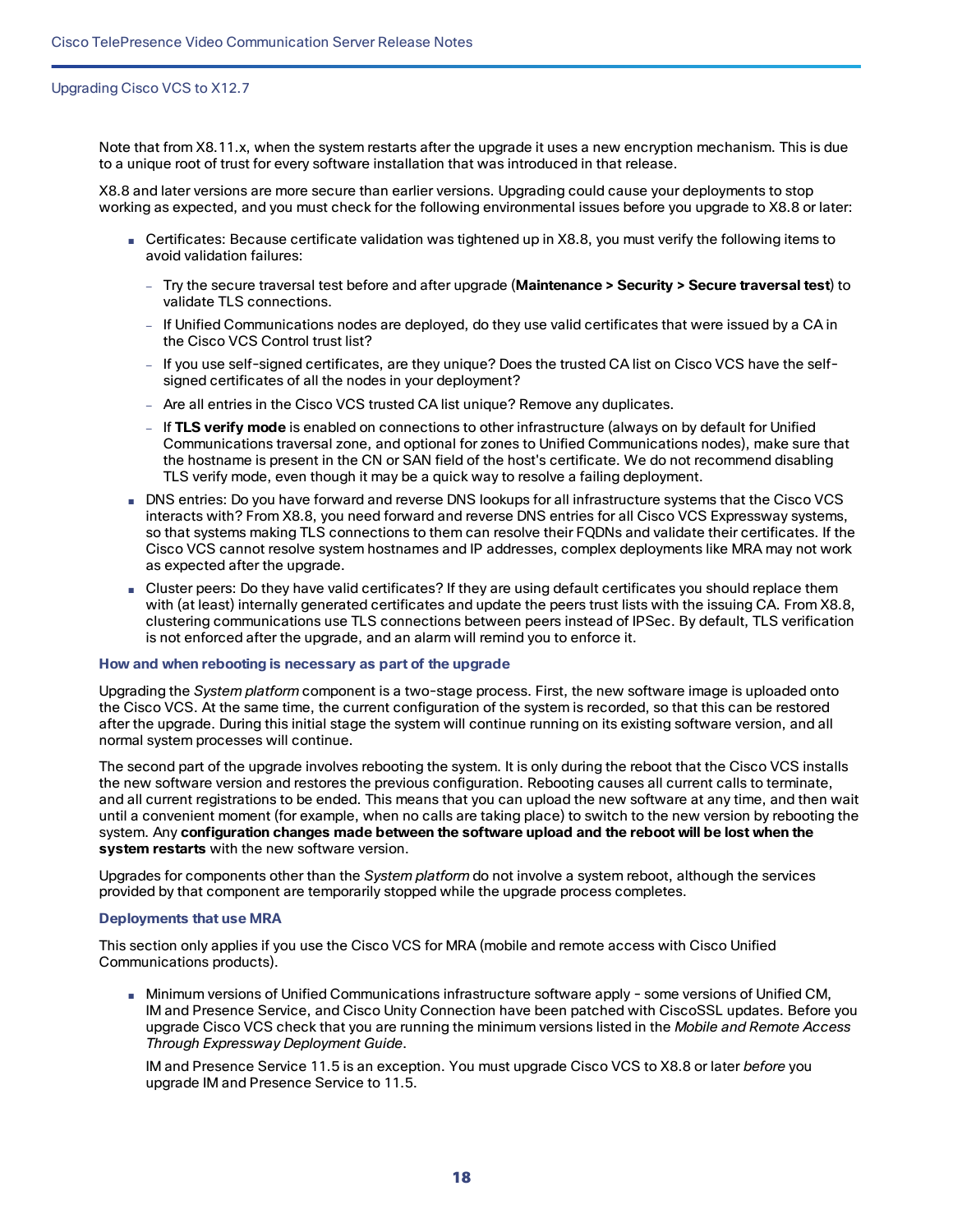- Cisco VCS Control and Cisco VCS Expressway **should both be upgraded** in the same upgrade "window"/timescale (this is also a general recommendation for non-MRA deployments). We don't recommend operating with Cisco VCS Control and Cisco VCS Expressway on different versions for an extended period.
- This item applies if you are upgrading a Cisco VCS that is used for MRA, with clustered Unified CMs and endpoints running TC or Collaboration Endpoint (CE) software. In this case you must install the relevant TC or CE maintenance release listed below (or later) *before* you upgrade the Cisco VCS. This is required to avoid a known problem with failover. If you do not have the recommended TC/CE maintenance release, an endpoint will not attempt failover to another Unified CM if the original Unified CM to which the endpoint registered fails for some reason. Bug ID [CSCvh97495](https://bst.cloudapps.cisco.com/bugsearch/bug/CSCvh97495) refers.
	- $TO7.3.11$
	- $-$  CE8.3.3
	- $-$  CE9.1.2

From X8.10.x, the MRA authentication (access control) settings are configured on Cisco VCS Control and not on Cisco VCS Expressway as in earlier releases, and default values are applied if it is not possible to retain the existing settings. To ensure correct system operation, after the upgrade reconfigure the access control settings on the Cisco VCS, as described later in these instructions.

#### **Deployments that use FIPS mode cryptography**

If the Cisco VCS has FIPS mode enabled, after the upgrade, manually change the default SIP TLS Diffie-Hellman key size from the default 1024 bits, to 2048 or greater, as described later in these instructions

#### **Deployments that use X8.7.x or earlier with Cisco Unified Communications Manager IM and Presence Service 11.5(1)**

X8.7.x (and earlier versions) of Cisco VCS are not interoperable with Cisco Unified Communications Manager IM and Presence Service 11.5(1) and later. This is caused by a deliberate change in that version of IM and Presence Service, which has a corresponding change in Cisco VCS X8.8 and later. To ensure continuous interoperability, upgrade the Cisco VCS systems before you upgrade the IM and Presence Service systems. The following error on Cisco VCS is a symptom of this issue: *Failed Unable to Communicate with <IM&P node address>. AXL query HTTP error "'HTTPError:500'"*

#### **Deployments that use Cisco Webex Hybrid Services**

The Management Connector must be up to date before you upgrade Cisco VCS. Authorize and accept any Management Connector upgrades advertised by the Cisco Webex cloud before you try to upgrade Cisco VCS. Failure to do so may cause issues with the connector after the upgrade. For details about which versions of Cisco VCS are supported for hybrid connector hosting, see [Connector](https://collaborationhelp.cisco.com/article/en-us/ruyceab) Host Support for Cisco Webex Hybrid Services

#### **Existing non-AES build installations**

As of version X8.1, the software uses AES encryption. Before this a version that used weaker encryption was available. If you are upgrading from a version that used the weaker encryption, you **must** perform a factory reset. Proceed as follows to ensure you can upgrade in future:

- **1.** Record all your software configuration details
- **2.** Upgrade the software with the AES-encryption version

All configuration will be lost

- **3.** Perform a factory reset
- **4.** Manually reconfigure the software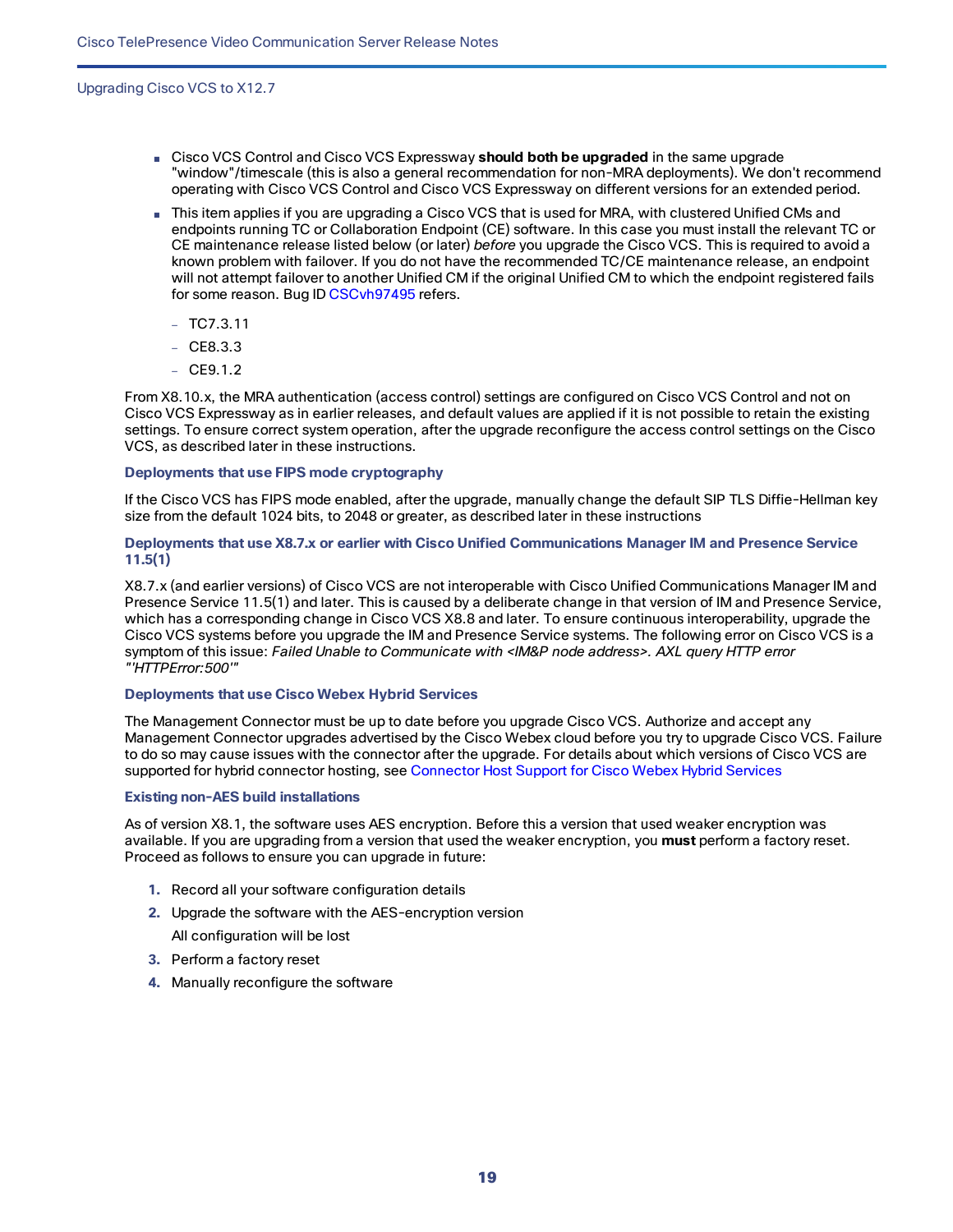### <span id="page-19-0"></span>Upgrade Instructions

#### Before You Begin

- Do the upgrade when the system has low levels of activity.
- A system upgrade needs a system reboot to complete the process. The reboot will terminate any active calls and registrations.
- For clustered systems, allocate enough time to upgrade all peers in the same upgrade "window". The cluster will not re-form correctly until the software versions match on all peers
- Check the Alarms page (**Status > Alarms**) and make sure that all alarms are acted upon and cleared. Do this for each peer if you are upgrading a cluster.
- If you are upgrading a VM-based system, use the standard *.tar.gz* software image file. The *.ova* file is only needed for the initial install of Cisco VCS software onto VMware.
- If you use the Cisco VCS for MRA and you upgrade from X8.9.x or earlier to X8.10 or later, note your MRA authentication settings before you upgrade. From version X8.10 the MRA authentication (access control) settings moved from the Cisco VCS Expressway to the Cisco VCS Control. The upgrade does not preserve the existing Cisco VCS Expressway settings, so after the upgrade you need to review them on the Cisco VCS Control and adjust as necessary for your deployment. To access existing MRA authentication settings:
	- **a.** On the Cisco VCS Expressway, go to **Configuration > Unified Communications > Configuration** and locate **Single Sign-on support**. Note the existing value (On, Exclusive, or Off)
	- **b.** If **Single Sign-on support** is set to On or Exclusive, also note the current values of these related fields:
		- **Check for internal authentication availability**
		- **Allow Jabber iOS clients to use embedded Safari**
- Make sure that all relevant tasks in Prerequisites and Software [Dependencies,](#page-16-2) page 17 are complete.

#### **Upgrading Cisco VCS Control and Cisco VCS Expressway systems connected over a traversal zone**

In all cases we recommend that Cisco VCS Control (traversal client) and Cisco VCS Expressway (traversal server) systems that are connected over a traversal zone **both run the same software version.** For some services such as Mobile and Remote Access, we *require* both systems to run the same version.

However, we do support a traversal zone link from one Cisco VCS system to another that is running the previous feature release of Cisco VCS (for example, from an X12.6 system to an X12.5 system). This means that you do not have to simultaneously upgrade your Cisco VCS Control and Cisco VCS Expressway systems.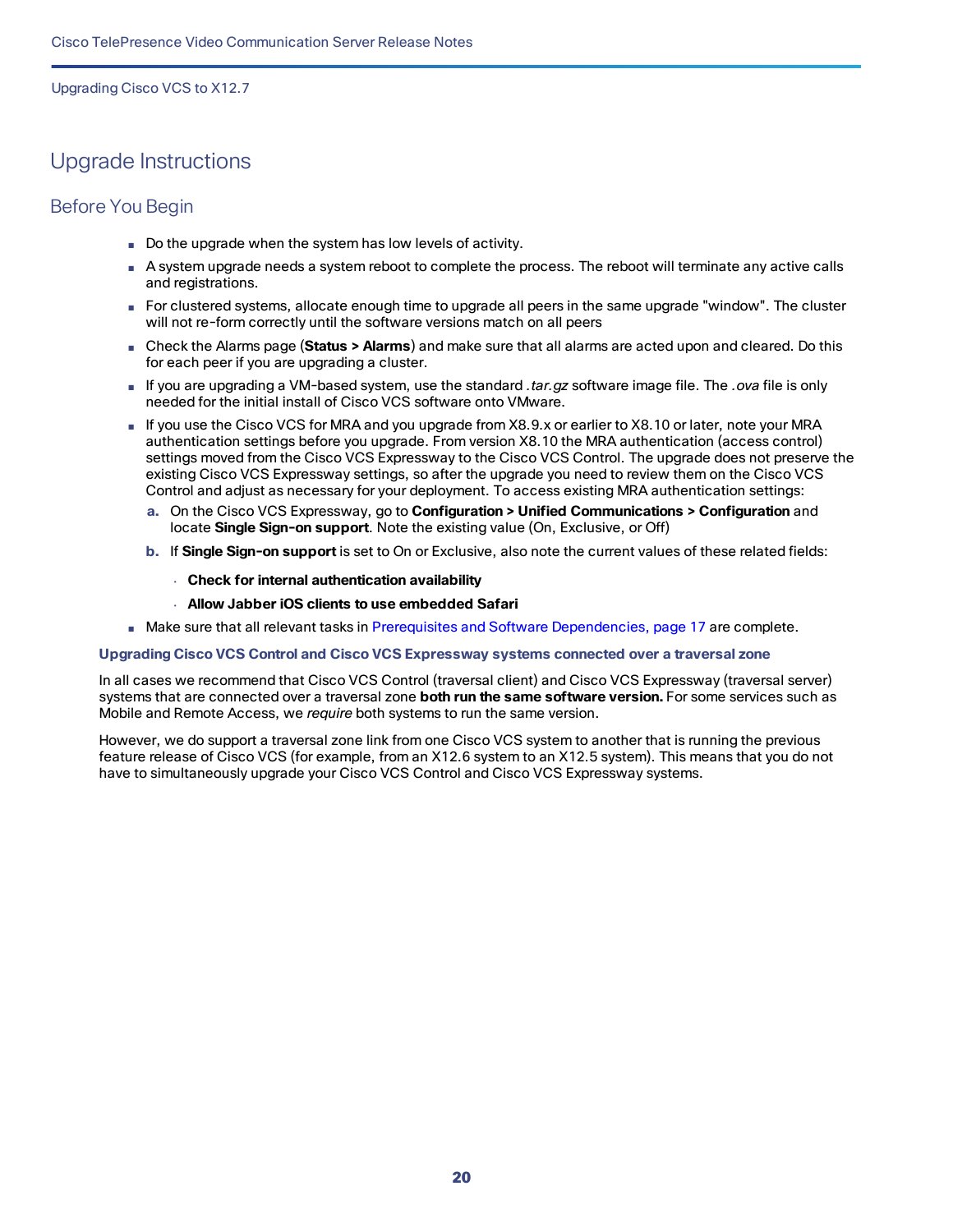### <span id="page-20-0"></span>Process to Upgrade a Standalone System

Do not use this process if you are upgrading a clustered Cisco VCS; instead use the process to upgrade a [clustered](#page-22-0) [system.](#page-22-0)

- **1.** Sign in to the Cisco VCS web user interface as *admin*.
- **2.** Back up the Cisco VCS system before you upgrade (**Maintenance > Backup and restore**).
- **3.** Enable maintenance mode so that Cisco VCS does not process any new incoming calls (**Maintenance > Maintenance mode**). Existing calls continue until the call is terminated.
- **4.** Wait for all calls to clear and registrations to timeout.

To manually remove any calls or registrations that don't clear automatically, use the **Status > Calls** page or the **Status > Registrations > By device** page respectively (SIP calls may not clear immediately).

**Note**: You can leave the registration for Conference Factory (if enabled) – this will not be the source of calls, and even if deleted will not roll over to another peer, as other peers have their own Conference Factory registration.

- **5.** Go **Maintenance > Upgrade** to access the **Upgrade** page.
- **6.** Click **Browse** and select the software image file for the component you want to upgrade. The Cisco VCS automatically detects which component you are upgrading based on the selected software image file.
- **7.** Click **Upgrade**. This step uploads the software file but does not install it. The upload may take a few minutes to finish.
- **8.** For upgrades to the **System platform** component, the **Upgrade confirmation** page is displayed:
	- **a.** Check the following details:
		- **New software version** number is as expected.
		- **MD5 hash** and **SHA1 hash** values match the values displayed on the cisco.com page, where you downloaded the software image file.
	- **b.** Click **Continue with upgrade**. This step installs the new software. The **System upgrade** page opens and displays a progress bar while the software installs. A summary of any active calls and registrations is displayed when the software completes installing (the calls and registrations will be lost when you reboot the system in the next step).
	- **c.** Click **Reboot system**. Any configuration changes made between uploading the software tar file and rebooting, will be lost when the system restarts.

Sometimes the web browser interface times out during the restart process, after the progress bar reaches the end. This may occur if the Cisco VCS carries out a disk file system check – approximately once every 30 restarts.

After the reboot is complete the **Login** page is displayed.

**9.** For upgrades to other components (not System platform) the software is automatically installed and no reboot is required.

#### What Next?

If you don't use MRA, the upgrade is now complete, and the Cisco VCS configuration should be as expected. The **Overview** and **Upgrade** pages show the upgraded software version numbers.

If you do use MRA, and you are upgrading from X8.9.x or earlier, reconfigure your MRA access control settings as described in Appendix [1: Post-Upgrade](#page-26-0) Tasks for MRA Deployments, page 27

If you have components that require option keys to enable them, do this from the **Maintenance > Option keys** page.

If the Cisco VCS has FIPS mode enabled (that is, it's a FIPS140-2 cryptographic system) then from X12.6 you must manually change the default SIP TLS Diffie-Hellman key size from the default 1024 bits, to 2048 or greater. To do this type the following command in the Cisco VCS command line interface (change the value in the final element if you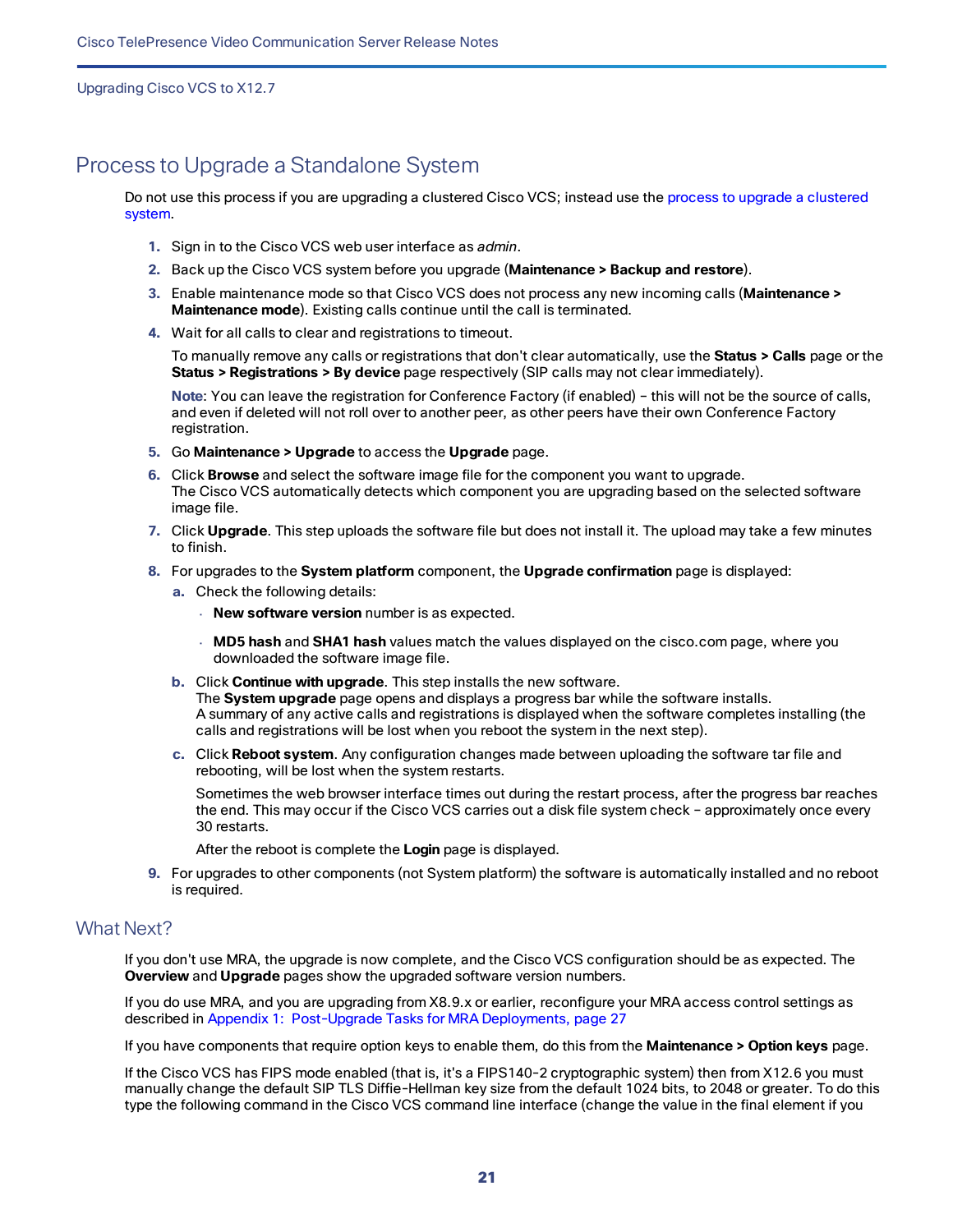want a key size higher than 2048): *xconfiguration SIP Advanced SipTlsDhKeySize: "2048"* This step does **not** apply to most systems. It only affects systems with advanced account security configured and FIPS enabled.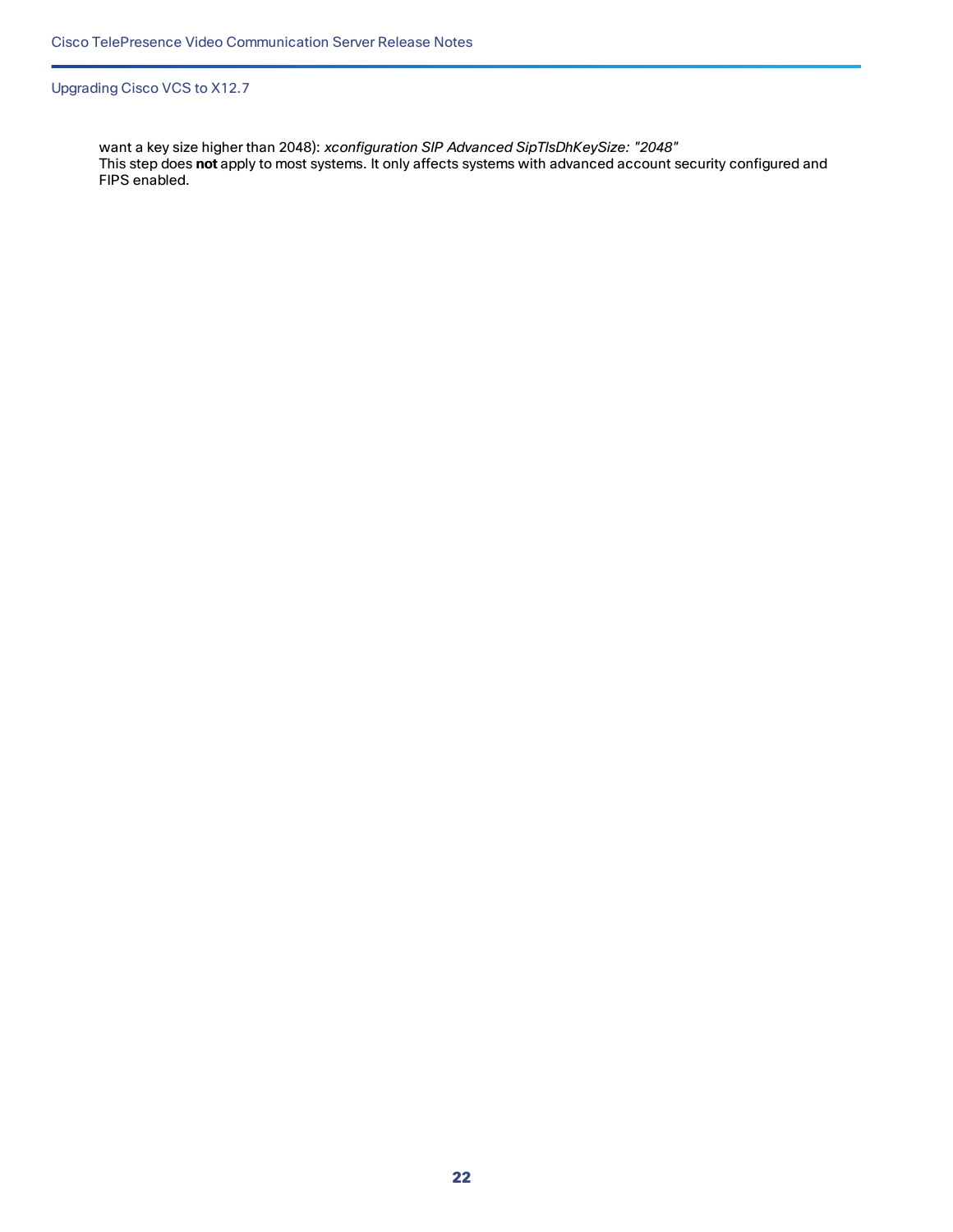### <span id="page-22-0"></span>Process to Upgrade a Clustered System

#### CAUTION: To avoid the risk of configuration data being lost and to maintain service continuity, UPGRADE THE **PRIMARY PEER FIRST and then upgrade the subordinate peers ONE AT A TIME in sequence.**

We recommend upgrading the Expressway-E cluster first, followed by the Expressway-C (in each case start with the primary peer). This ensures that when Expressway-C starts a new traversal session toward Expressway-E, the Expressway-E is ready to process it. Starting with the primary peer, upgrade the cluster peers in sequence as follows:

- **1.** Sign in to the Cisco VCS web user interface as *admin*.
- **2.** Back up the Cisco VCS before you upgrade (**Maintenance > Backup and restore**).

**Note**: If the cluster peers are running different versions of the Cisco VCS, do not make any configuration changes other than the settings required to upgrade. The cluster does not replicate any configuration changes to the subordinate peers that are running on different versions from the primary Cisco VCS.

- **3.** Enable maintenance mode so that the peer does not process any new incoming calls (**Maintenance > Maintenance mode**). Existing calls continue until the call is terminated. Other peers in the cluster continue to process calls.
- **4.** Wait for all calls to clear and registrations to timeout.

To manually remove any calls or registrations that don't clear automatically, use the **Status > Calls** page or the **Status > Registrations > By device** page respectively (SIP calls may not clear immediately).

**Note**: You can leave the registration for Conference Factory (if enabled) – this will not be the source of calls, and even if deleted will not roll over to another peer, as other peers have their own Conference Factory registration.

- **5.** Go **Maintenance > Upgrade** to access the **Upgrade** page.
- **6.** Click **Browse** and select the software image file for the component you want to upgrade. The Cisco VCS automatically detects which component you are upgrading based on the selected software image file.
- **7.** Click **Upgrade**. This step uploads the software file but does not install it. The upload may take a few minutes to finish.
- **8.** For upgrades to the **System platform** component, the **Upgrade confirmation** page is displayed:
	- **a.** Check the following details:
		- **New software version** number is as expected.
		- **MD5 hash** and **SHA1 hash** values match the values displayed on the cisco.com page, where you downloaded the software image file.
	- **b.** Click **Continue with upgrade**. This step installs the new software. The **System upgrade** page opens and displays a progress bar while the software installs. A summary of any active calls and registrations is displayed when the software completes installing (the calls and registrations will be lost when you reboot the system in the next step).
	- **c.** Click **Reboot system**. Any configuration changes made between uploading the software tar file and rebooting, will be lost when the system restarts.

Sometimes the web browser interface times out during the restart process, after the progress bar reaches the end. This may occur if the Cisco VCS carries out a disk file system check – approximately once every 30 restarts.

Ignore any cluster-related alarms and warnings that occur during the upgrade process, such as cluster communication failures or cluster replication errors. These are expected and will resolve when all cluster peers are upgraded and after cluster data synchronization (typically within 10 minutes of the complete upgrade).

After the reboot is complete the **Login** page displays.

- **9.** For upgrades to other components (not the System platform) the software is automatically installed and no reboot is required.
- **10.** Repeat the previous steps for each peer in sequence until all peers are on the new software version.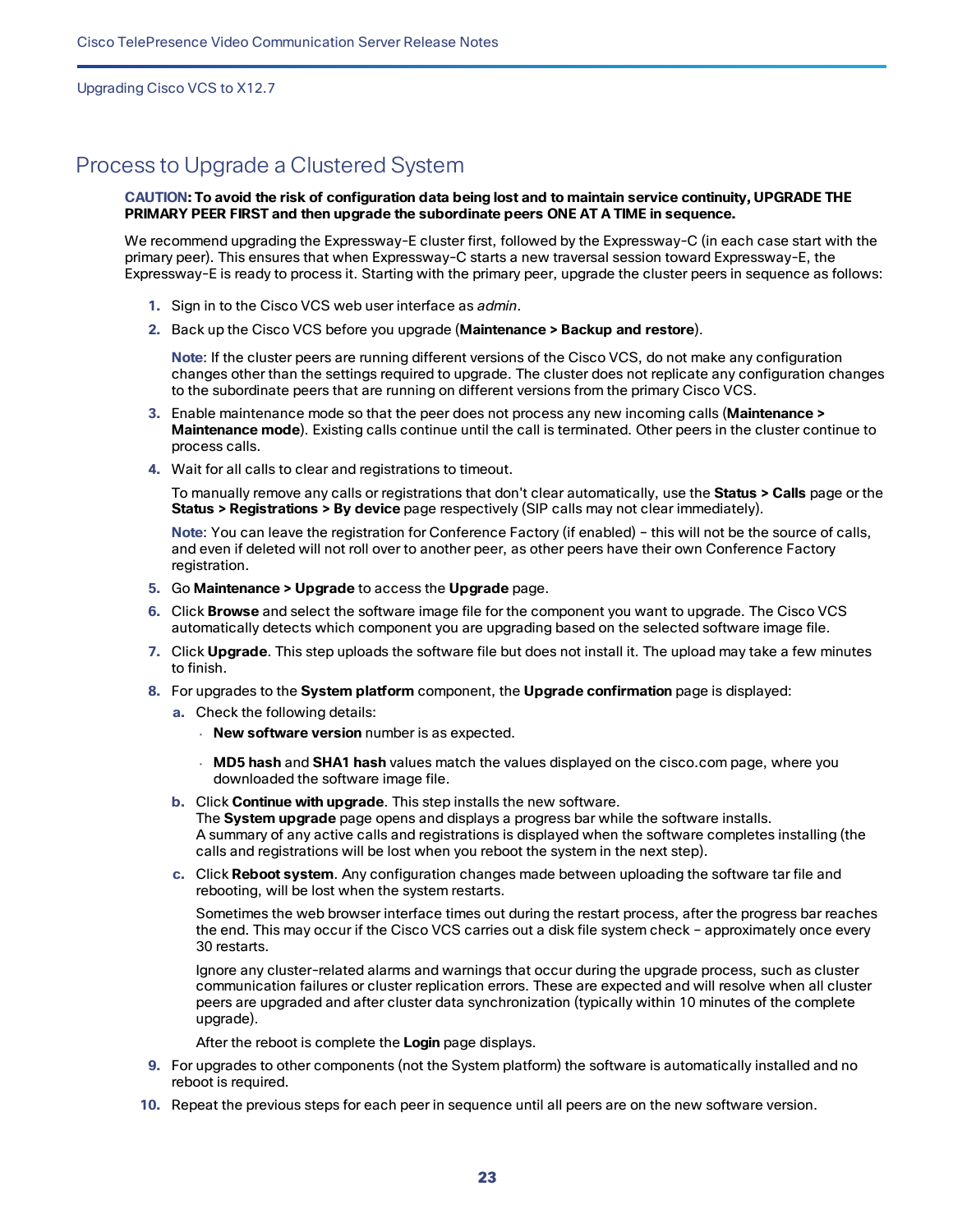#### What Next?

- **1.** Verify the new status of each Cisco VCS (including the primary):
	- **a.** Go to **System > Clustering** and check that the cluster database status reports as **Active**.
	- **b.** Check the configuration for items from the System, Configuration, and Application menus.
- **2.** Backup the Cisco VCS again (**Maintenance > Backup and restore**).
- **3.** If you use MRA, and you are upgrading from X8.9.x or earlier, reconfigure the MRA access control settings as described in Appendix [1: Post-Upgrade](#page-26-0) Tasks for MRA Deployments, page 27
- **4.** If you have components that require option keys to enable them, do this from the **Maintenance > Option keys** page.
- **5.** If the Cisco VCS has FIPS mode enabled (that is, it's a FIPS140-2 cryptographic system) then from X12.6 you must manually change the default SIP TLS Diffie-Hellman key size from the default 1024 bits, to 2048 or greater. To do this type the following command in the Cisco VCS command line interface (change the value in the final element if you want a key size higher than 2048): *xconfiguration SIP Advanced SipTlsDhKeySize: "2048"*

This step does **not** apply to most systems. It only affects systems with advanced account security configured and FIPS enabled.

**6.** (Optional) If for any reason you want to change the default TLS version, the *Cisco Expressway Certificate Creation and Use Deployment Guide* explains how to set the TLS version on each peer.

#### **The software upgrade on the Cisco VCS cluster is now complete.**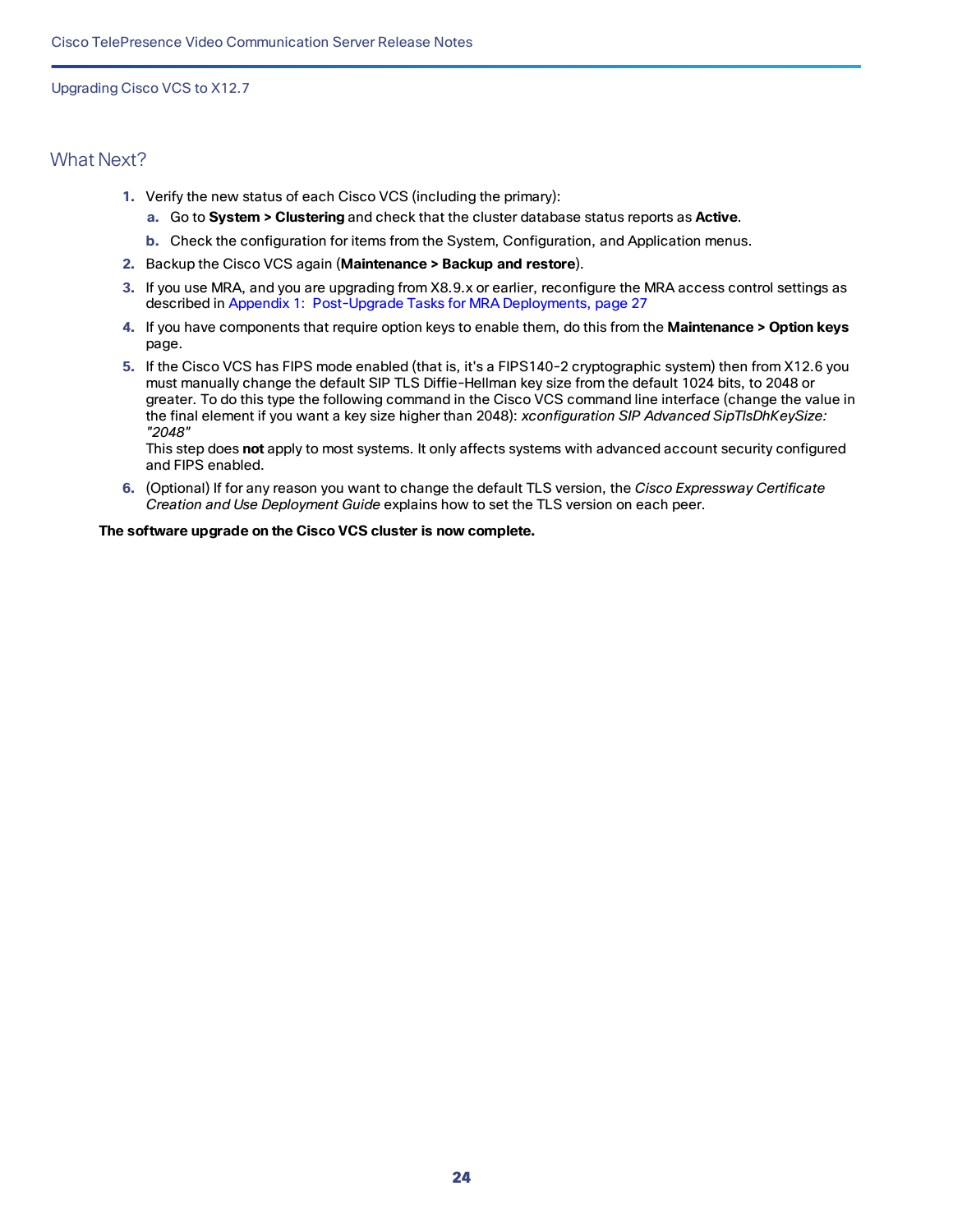Using Collaboration Solutions Analyzer

# <span id="page-24-0"></span>Using Collaboration Solutions Analyzer

The *Collaboration Solutions Analyzer* is created by Cisco Technical Assistance Center (TAC) to help you with validating your deployment, and to assist with troubleshooting by analyzing Cisco VCS log files. For example, you can use the Business to Business Call Tester to validate and test calls, including Microsoft interworked calls.

You need a customer or partner account to use the Collaboration Solutions Analyzer.

#### **Getting started**

- **1.** If you plan to use the log analysis tool, first collect the Cisco VCS logs.
- **2.** Sign in to <https://cway.cisco.com/tools/CollaborationSolutionsAnalyzer/>

From X12.6 you can use the **Analyze log** button on the **Diagnostic logging** page (**Maintenance > Diagnostics**) to open a link to the Collaboration Solutions Analyzer troubleshooting tool.

- **3.** Click the tool you want to use. For example, to work with logs:
	- **a.** Click **Log analysis**.
	- **b.** Upload the log file(s).
	- **c.** Select the files you want to analyze.
	- **d.** Click **Run Analysis**.

The tool analyzes the log files and displays the information in a format which is much easier to understand than the raw logs. For example, you can generate ladder diagrams to show SIP calls.

### <span id="page-24-1"></span>Using the Bug Search Tool

The Bug Search Tool contains information about open and resolved issues for this release and previous releases, including descriptions of the problems and available workarounds. The identifiers listed in these release notes will take you directly to a description of each issue.

To look for information about a specific problem mentioned in this document:

- **1.** Using a web browser, go to the Bug [Search](https://tools.cisco.com/bugsearch/) Tool.
- **2.** Sign in with a cisco.com username and password.
- **3.** Enter the bug identifier in the **Search** field and click **Search**.

To look for information when you do not know the identifier:

- **1.** Type the product name in the **Search** field and click **Search**.
- **2.** From the list of bugs that appears, use the **Filter** drop-down list to filter on either *Keyword*, *Modified Date*, *Severity*, *Status*, or *Technology*.

Use **Advanced Search** on the Bug Search Tool home page to search on a specific software version.

The Bug Search Tool help pages have further information on using the Bug Search Tool.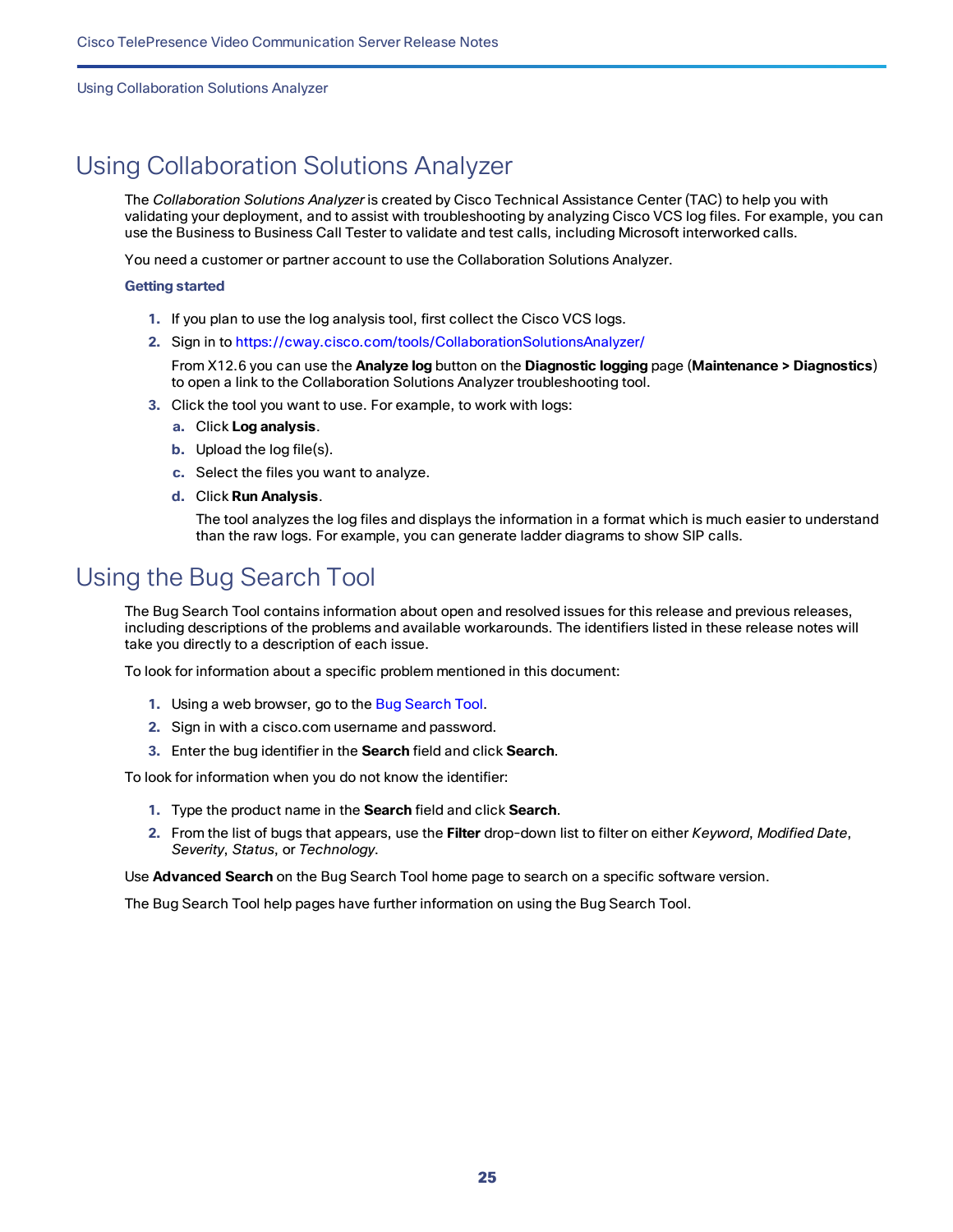Obtaining Documentation and Submitting a Service Request

# <span id="page-25-0"></span>Obtaining Documentation and Submitting a Service Request

Use the Cisco [Notification](http://www.cisco.com/cisco/support/notifications.html) Service to create customized flexible notification alerts to be sent to you via email or by RSS feed.

For information on obtaining documentation, using the Cisco Bug Search Tool (BST), submitting a service request, and gathering additional information, see *What's New in Cisco Product [Documentation](http://www.cisco.com/c/en/us/td/docs/general/whatsnew/whatsnew.html)*.

To receive new and revised Cisco technical content directly to your desktop, you can subscribe to the [What's](http://www.cisco.com/assets/cdc_content_elements/rss/whats_new/whatsnew_rss_feed.xml) New in Cisco Product [Documentation](http://www.cisco.com/assets/cdc_content_elements/rss/whats_new/whatsnew_rss_feed.xml) RSS feed. The RSS feeds are a free service.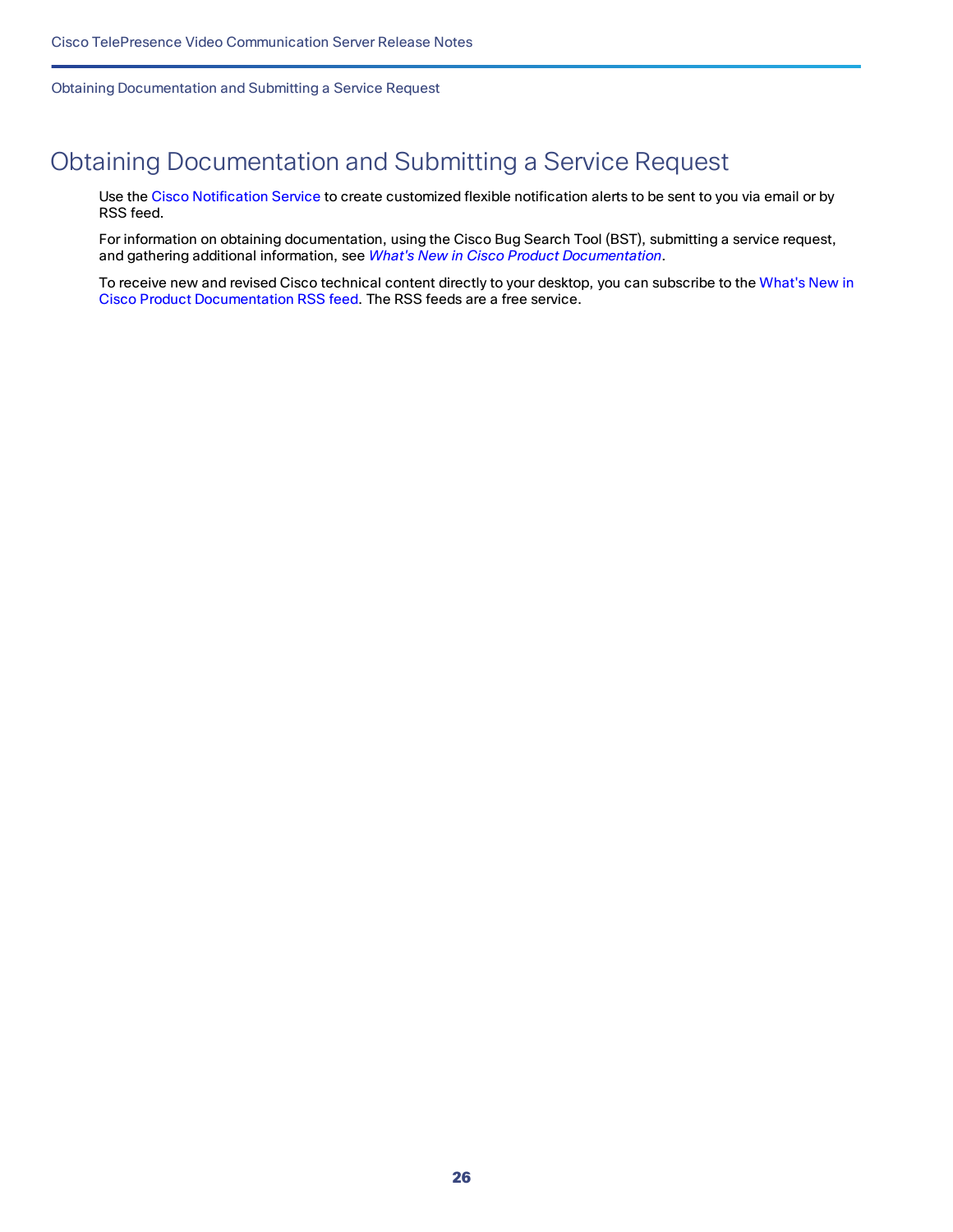# <span id="page-26-0"></span>Appendix 1: Post-Upgrade Tasks for MRA Deployments

This section only applies if you use the Cisco VCS for Mobile and Remote Access and you upgrade from X8.9.x or earlier to X8.10 or later. After the system restarts you need to reconfigure the MRA access control settings:

- **1.** On the Cisco VCS Control, go to **Configuration > Unified Communications > Configuration > MRA Access Control**.
- **2.** Do one of the following:
	- To take advantage of the new MRA access control methods from X8.10, set the appropriate values on this page for your chosen methods. See the first table below for help about which values to apply.
	- Or to retain your pre-upgrade authentication approach, set the appropriate values on this page to match your previous settings on the Cisco VCS Expressway. See the second table below for help about how to map the old Cisco VCS Expressway settings to their new equivalents on the Cisco VCS Control.
- **3.** If you configure self-describing tokens (**Authorize by OAuth token with refresh**), refresh the Unified CM nodes: Go to **Configuration > Unified Communications >** *<UC server type>* and click **Refresh servers**.

#### **Important!**

- The **Check for internal authentication availability** setting will be off after the upgrade. Depending on the authentication settings on the Unified CM, this may prevent remote login by some Cisco Jabber users.
- The *Exclusive* option in X8.9 is now configured by setting **Authentication path** to *SAML SSO authentication*. This has the effect of prohibiting authentication by username and password.

The fields you actually see in the Web UI depend on whether MRA is enabled (**Unified Communications mode** set to *Mobile and remote access*) and on the selected authentication path. Not all the fields in the table are necessarily displayed.

| <b>Field</b>                                | <b>Description</b>                                                                                                                                                                                                                                                                                                                                                                                                                                                                                                                                                                                                                                                                                                                                  | <b>Default</b>                                                                  |
|---------------------------------------------|-----------------------------------------------------------------------------------------------------------------------------------------------------------------------------------------------------------------------------------------------------------------------------------------------------------------------------------------------------------------------------------------------------------------------------------------------------------------------------------------------------------------------------------------------------------------------------------------------------------------------------------------------------------------------------------------------------------------------------------------------------|---------------------------------------------------------------------------------|
| Authentication<br>path                      | Hidden field until MRA is enabled. Defines how MRA authentication is controlled.<br>SAML SSO authentication: Clients are authenticated by an external IdP.<br>UCM/LDAP basic authentication: Clients are authenticated locally by the Unified CM<br>against their LDAP credentials.<br>SAML SSO and UCM/LDAP: Allows either method.<br>None: No authentication is applied. This is the default setting until MRA is first<br>enabled. The "None" option is needed (rather than just leaving MRA turned off)<br>because some deployments must turn on MRA to allow functions which are not<br>actually MRA. (Such as the Web Proxy for Meeting Server, or XMPP Federation.)<br>Only these customers should use "None". Do not use it in other cases. | None<br>before<br><b>MRA</b><br>turned on<br>UCM/LDAP<br>after MRA<br>turned on |
| Authorize by<br>OAuth token<br>with refresh | This option requires self-describing tokens for authorization. It's our recommended<br>authorization option for all deployments that have the infrastructure to support them.<br>Only Jabber clients are currently capable of using this authorization method. Other<br>MRA endpoints do not currently support it. The clients must also be in OAuth token<br>with refresh authorization mode.                                                                                                                                                                                                                                                                                                                                                      | On                                                                              |

#### **Table 6 Settings for MRA access control**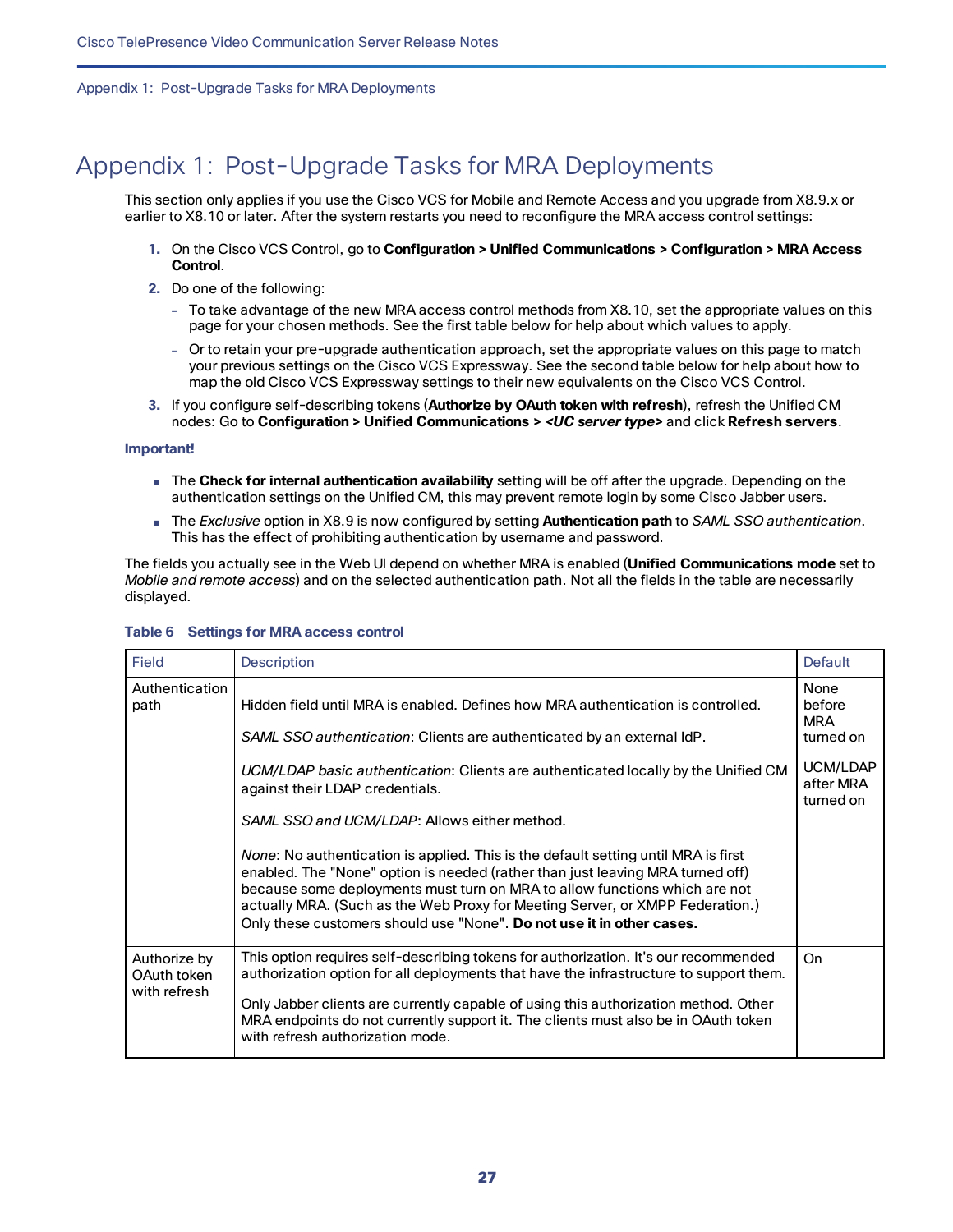| Field                                                   | Description                                                                                                                                                                                                                                                                                                                                                                                                                                                                                                                                                                                                                                                                                                                                                                                                                                                                                                                                                                                                                                                                                                                                                                                                                                                                                                                                                                                                                                                                                                           | <b>Default</b> |
|---------------------------------------------------------|-----------------------------------------------------------------------------------------------------------------------------------------------------------------------------------------------------------------------------------------------------------------------------------------------------------------------------------------------------------------------------------------------------------------------------------------------------------------------------------------------------------------------------------------------------------------------------------------------------------------------------------------------------------------------------------------------------------------------------------------------------------------------------------------------------------------------------------------------------------------------------------------------------------------------------------------------------------------------------------------------------------------------------------------------------------------------------------------------------------------------------------------------------------------------------------------------------------------------------------------------------------------------------------------------------------------------------------------------------------------------------------------------------------------------------------------------------------------------------------------------------------------------|----------------|
| Authorize by<br>OAuth token<br>(previously<br>SSO Mode) | Available if Authentication path is SAML SSO or SAML SSO and UCM/LDAP.<br>This option requires authentication through the IdP. Currently, only Jabber clients are<br>capable of using this authorization method, which is not supported by other MRA<br>endpoints.                                                                                                                                                                                                                                                                                                                                                                                                                                                                                                                                                                                                                                                                                                                                                                                                                                                                                                                                                                                                                                                                                                                                                                                                                                                    | Off            |
| Authorize by<br>user<br>credentials                     | Available if Authentication path is UCM/LDAP or SAML SSO and UCM/LDAP.<br>Clients attempting to perform authentication by user credentials are allowed through<br>MRA. This includes Jabber, and supported IP phone and TelePresence devices.                                                                                                                                                                                                                                                                                                                                                                                                                                                                                                                                                                                                                                                                                                                                                                                                                                                                                                                                                                                                                                                                                                                                                                                                                                                                         | Off            |
| Check for<br>internal<br>authentication<br>availability | Available if Authorize by OAuth token with refresh or Authorize by OAuth token is<br>enabled.<br>The default is No, for optimal security and to reduce network traffic.<br>Controls how the Cisco VCS Expressway reacts to remote client authentication<br>requests by selecting whether or not the Cisco VCS Control should check the home<br>nodes.<br>The request asks whether the client may try to authenticate the user by OAuth token,<br>and includes a user identity with which the Cisco VCS Control can find the user's<br>home cluster:<br>Yes: The get_edge_sso request will ask the user's home Unified CM if OAuth tokens<br>are supported. The home Unified CM is determined from the identity sent by the<br>Jabber client's get_edge_sso request.<br>No: If the Cisco VCS is configured not to look internally, the same response will be<br>sent to all clients, depending on the Edge authentication settings.<br>The option to choose depends on your implementation and security policy. If all<br>Unified CM nodes support OAuth tokens, you can reduce response time and overall<br>network traffic by selecting No. Or select Yes if you want clients to use either mode<br>of getting the edge configuration - during rollout or because you can't guarantee<br>OAuth on all nodes.<br>Caution: Setting this to Yes has the potential to allow rogue inbound requests from<br>unauthenticated remote clients. If you specify No for this setting, the Cisco VCS<br>prevents rogue requests. |                |

**Table 6 Settings for MRA access control (continued)**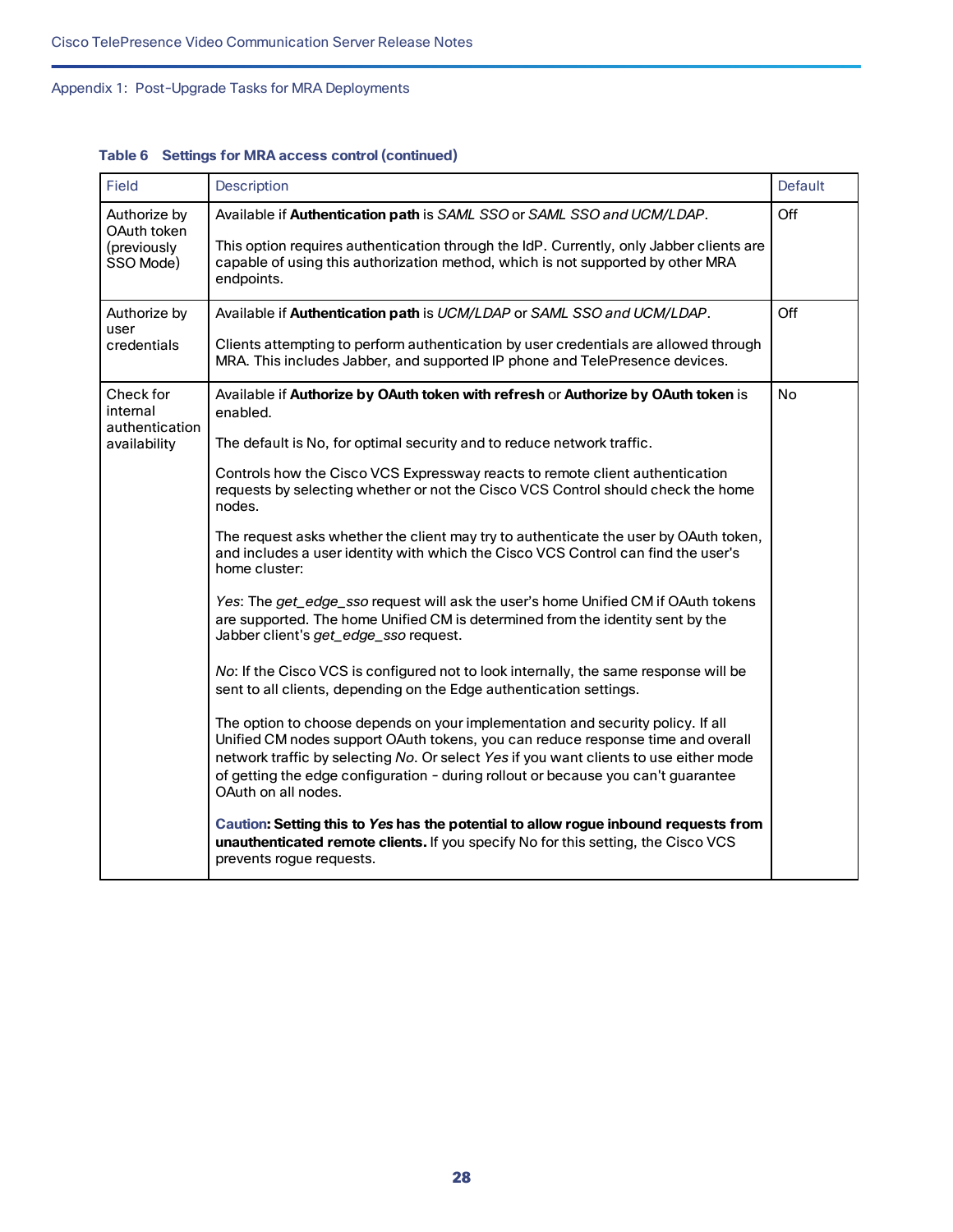| Field                                    | <b>Description</b>                                                                                                                                                                                                                                                                                                                                                          | Default |
|------------------------------------------|-----------------------------------------------------------------------------------------------------------------------------------------------------------------------------------------------------------------------------------------------------------------------------------------------------------------------------------------------------------------------------|---------|
| Identity<br>providers:                   | Available if Authentication path is SAML SSO or SAML SSO and UCM/LDAP.                                                                                                                                                                                                                                                                                                      |         |
| Create or<br>modify IdPs                 | <b>Selecting an Identity Provider</b>                                                                                                                                                                                                                                                                                                                                       |         |
|                                          | Cisco Collaboration solutions use SAML 2.0 (Security Assertion Markup Language)<br>to enable SSO (single sign-on) for clients consuming Unified Communications<br>services.                                                                                                                                                                                                 |         |
|                                          | If you choose SAML-based SSO for your environment, note the following:                                                                                                                                                                                                                                                                                                      |         |
|                                          | SAML 2.0 is not compatible with SAML 1.1 and you must select an IdP that<br>uses the SAML 2.0 standard.                                                                                                                                                                                                                                                                     |         |
|                                          | SAML-based identity management is implemented in different ways by<br>vendors in the computing and networking industry, and there are no widely<br>accepted regulations for compliance to the SAML standards.                                                                                                                                                               |         |
|                                          | The configuration of and policies governing your selected IdP are outside the<br>scope of Cisco TAC (Technical Assistance Center) support. Please use your<br>relationship and support contract with your IdP Vendor to assist in configuring<br>the IdP properly. Cisco cannot accept responsibility for any errors, limitations,<br>or specific configuration of the IdP. |         |
|                                          | Although Cisco Collaboration infrastructure may prove to be compatible with other<br>IdPs claiming SAML 2.0 compliance, only the following IdPs have been tested with<br><b>Cisco Collaboration solutions:</b>                                                                                                                                                              |         |
|                                          | OpenAM 10.0.1                                                                                                                                                                                                                                                                                                                                                               |         |
|                                          | Active Directory Federation Services 2.0 (AD FS 2.0)                                                                                                                                                                                                                                                                                                                        |         |
|                                          | PingFederate® 6.10.0.4                                                                                                                                                                                                                                                                                                                                                      |         |
| Identity                                 | Available if Authentication path is SAML SSO or SAML SSO and UCM/LDAP.                                                                                                                                                                                                                                                                                                      |         |
| providers:<br><b>Export SAML</b><br>data | For details about working with SAML data, see SAML SSO Authentication Over the<br>Edge, page 1.                                                                                                                                                                                                                                                                             |         |

**Table 6 Settings for MRA access control (continued)**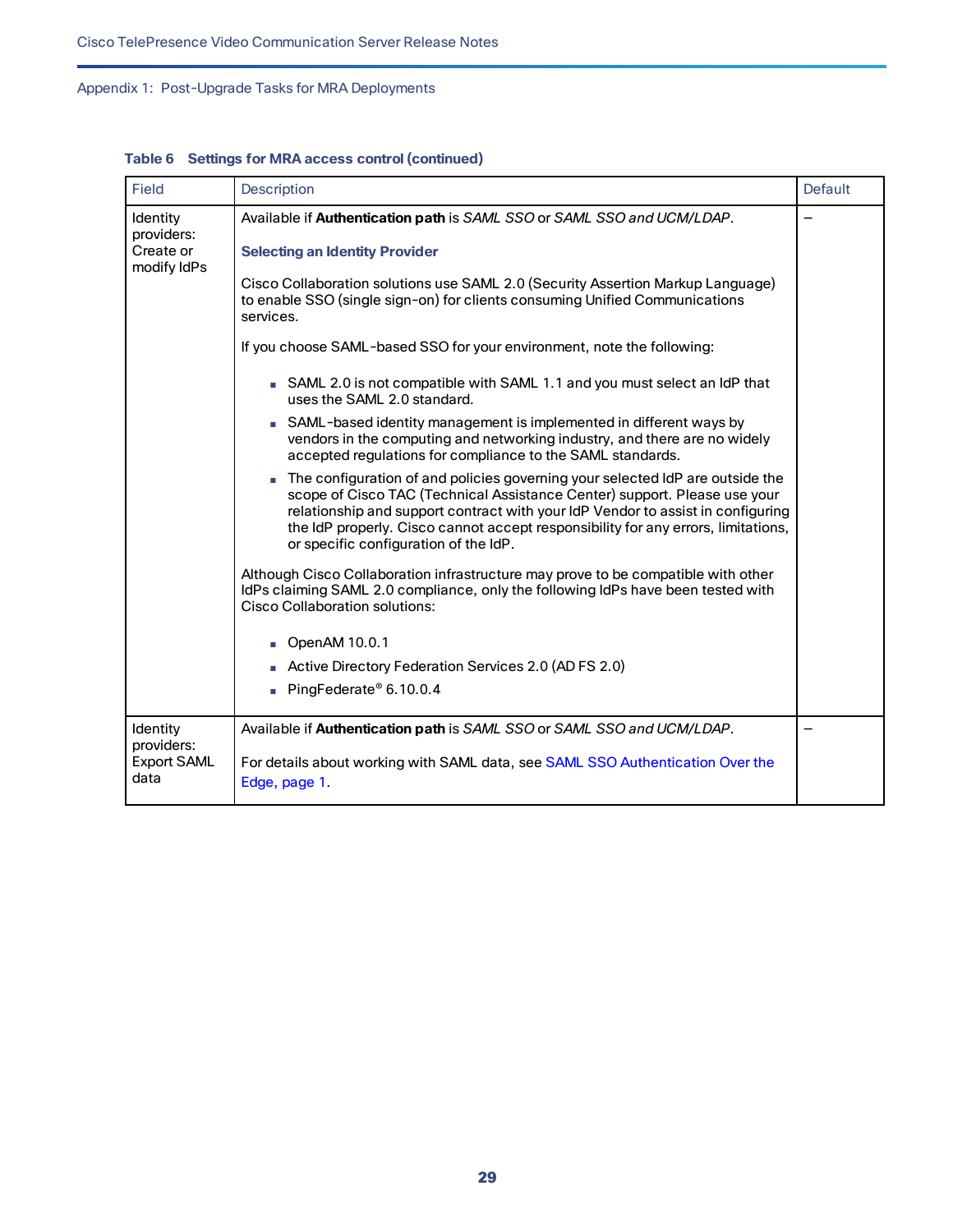| Field                                                    | <b>Description</b>                                                                                                                                                                                                                                                                                                                                                                                                              | <b>Default</b> |
|----------------------------------------------------------|---------------------------------------------------------------------------------------------------------------------------------------------------------------------------------------------------------------------------------------------------------------------------------------------------------------------------------------------------------------------------------------------------------------------------------|----------------|
| Allow Jabber<br>iOS clients to<br>use embedded<br>Safari | By default the IdP or Unified CM authentication page is displayed in an embedded<br>web browser (not the Safari browser) on iOS devices. That default browser is unable<br>to access the iOS trust store, and so cannot use any certificates deployed to the<br>devices.                                                                                                                                                        | <b>No</b>      |
|                                                          | This setting optionally allows Jabber on iOS devices to use the native Safari browser.<br>Because the Safari browser is able to access the device trust store, you can now<br>enable password-less authentication or two-factor authentication in your OAuth<br>deployment.                                                                                                                                                     |                |
|                                                          | A potential security issue exists for this option. The mechanism to return browser<br>control from Safari to Jabber after the authentication completes, uses a custom URL<br>scheme that invokes a custom protocol handler. It's possible that another application<br>other than Jabber could intercept the scheme and gain control from iOS. In that<br>case, the application would have access to the OAuth token in the URL. |                |
|                                                          | If you are confident that your iOS devices will not have other applications that<br>register the Jabber custom URL scheme, for example because all mobile devices are<br>managed, then it's safe to enable the option. If you are concerned about the<br>possibility of another app intercepting the custom Jabber URL, then do not enable<br>the embedded Safari browser.                                                      |                |
| SIP token<br>extra time to<br>live                       | Available if Authorize by OAuth token is On.<br>Optionally extends the time-to-live for simple OAuth tokens (in seconds). Gives users<br>a short window to accept calls after their credentials expire. However, it increases<br>the potential security exposure.                                                                                                                                                               | 0 seconds      |

#### **Table 6 Settings for MRA access control (continued)**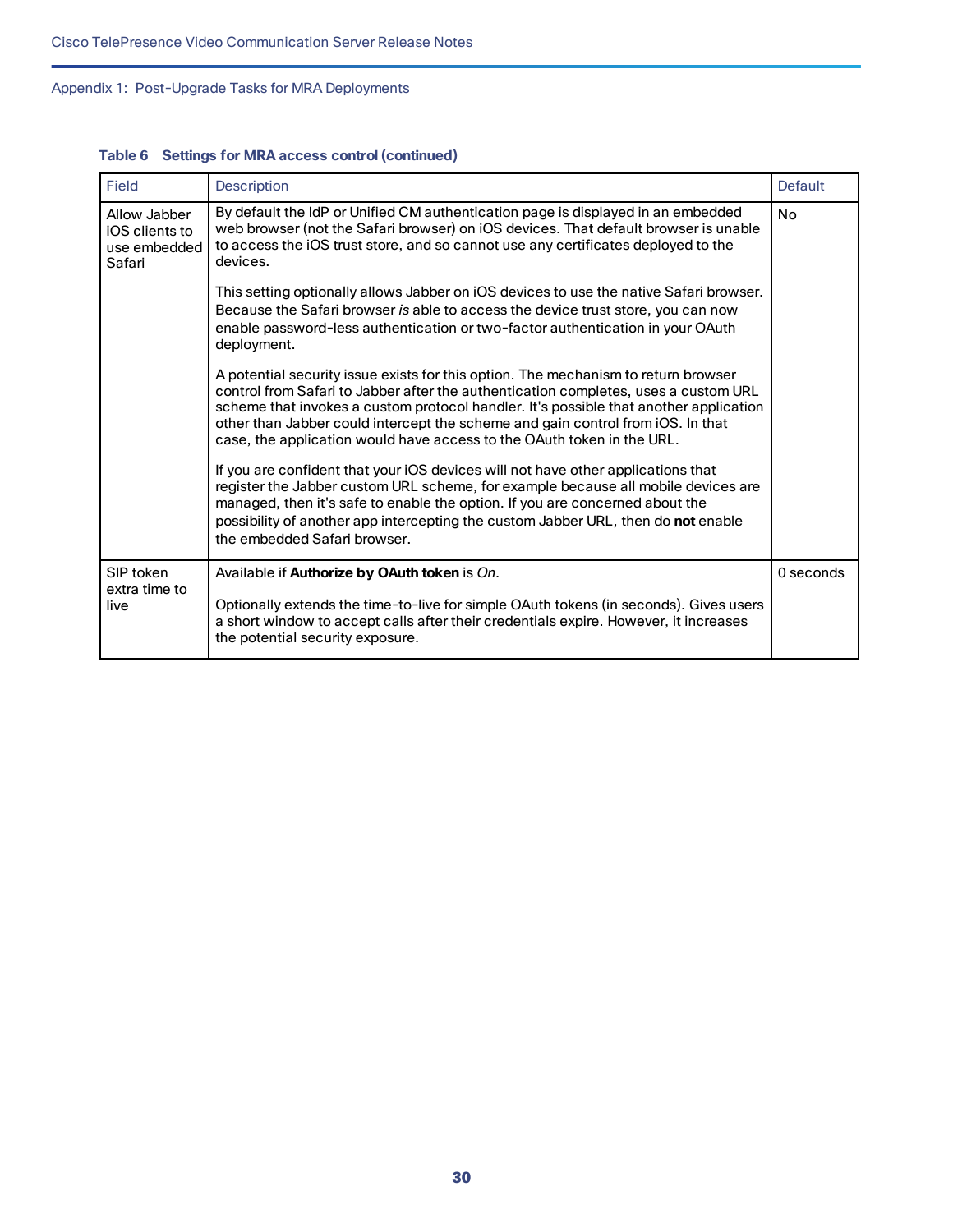| Option                                             | Value after upgrade                                                                                                                                                                                                                                                                           | Previously on           | Now on                                  |
|----------------------------------------------------|-----------------------------------------------------------------------------------------------------------------------------------------------------------------------------------------------------------------------------------------------------------------------------------------------|-------------------------|-----------------------------------------|
| Authentication path                                | Pre-upgrade setting is applied<br><b>Notes:</b><br><b>SSO mode</b> =Off in X8.9 is two<br>settings in X8.10:<br><b>Authentication</b><br>path=UCM/LDAP<br><b>Authorize by user</b><br>$credentials = On$<br><b>SSO Mode</b> =Exclusive in X8.9 is two<br>settings in X8.10:                   | <b>Both</b>             | <b>Cisco VCS Control</b>                |
|                                                    | - Authentication path=SAML<br>SSO<br>Authorize by OAuth token=On<br><b>SSO Mode</b> =On in X8.9 is three<br>settings in X8.10:<br>■ Authentication path=SAML<br>SSO/and UCM/LDAP<br>Authorize by OAuth token=On<br><b>Authorize by user</b><br>$\overline{\phantom{a}}$<br>$credentials = On$ |                         |                                         |
| Authorize by OAuth token with<br>refresh           | On                                                                                                                                                                                                                                                                                            | —                       | <b>Cisco VCS Control</b>                |
| Authorize by OAuth token<br>(previously SSO Mode)  | Pre-upgrade setting is applied                                                                                                                                                                                                                                                                | <b>Both</b>             | <b>Cisco VCS Control</b>                |
| Authorize by user credentials                      | Pre-upgrade setting is applied                                                                                                                                                                                                                                                                | <b>Both</b>             | <b>Cisco VCS Control</b>                |
| Check for internal authentication<br>availability  | No                                                                                                                                                                                                                                                                                            | Cisco VCS<br>Expressway | Cisco VCS Control                       |
| Identity providers: Create or<br>modify IdPs       | Pre-upgrade setting is applied                                                                                                                                                                                                                                                                | Cisco VCS<br>Control    | <b>Cisco VCS Control</b><br>(no change) |
| Identity providers: Export SAML<br>data            | Pre-upgrade setting is applied                                                                                                                                                                                                                                                                | Cisco VCS<br>Control    | <b>Cisco VCS Control</b><br>(no change) |
| Allow Jabber iOS clients to use<br>embedded Safari | <b>No</b>                                                                                                                                                                                                                                                                                     | Cisco VCS<br>Expressway | <b>Cisco VCS Control</b>                |
| SIP token extra time to live                       | Pre-upgrade setting is applied                                                                                                                                                                                                                                                                | Cisco VCS<br>Control    | Cisco VCS Control<br>(no change)        |